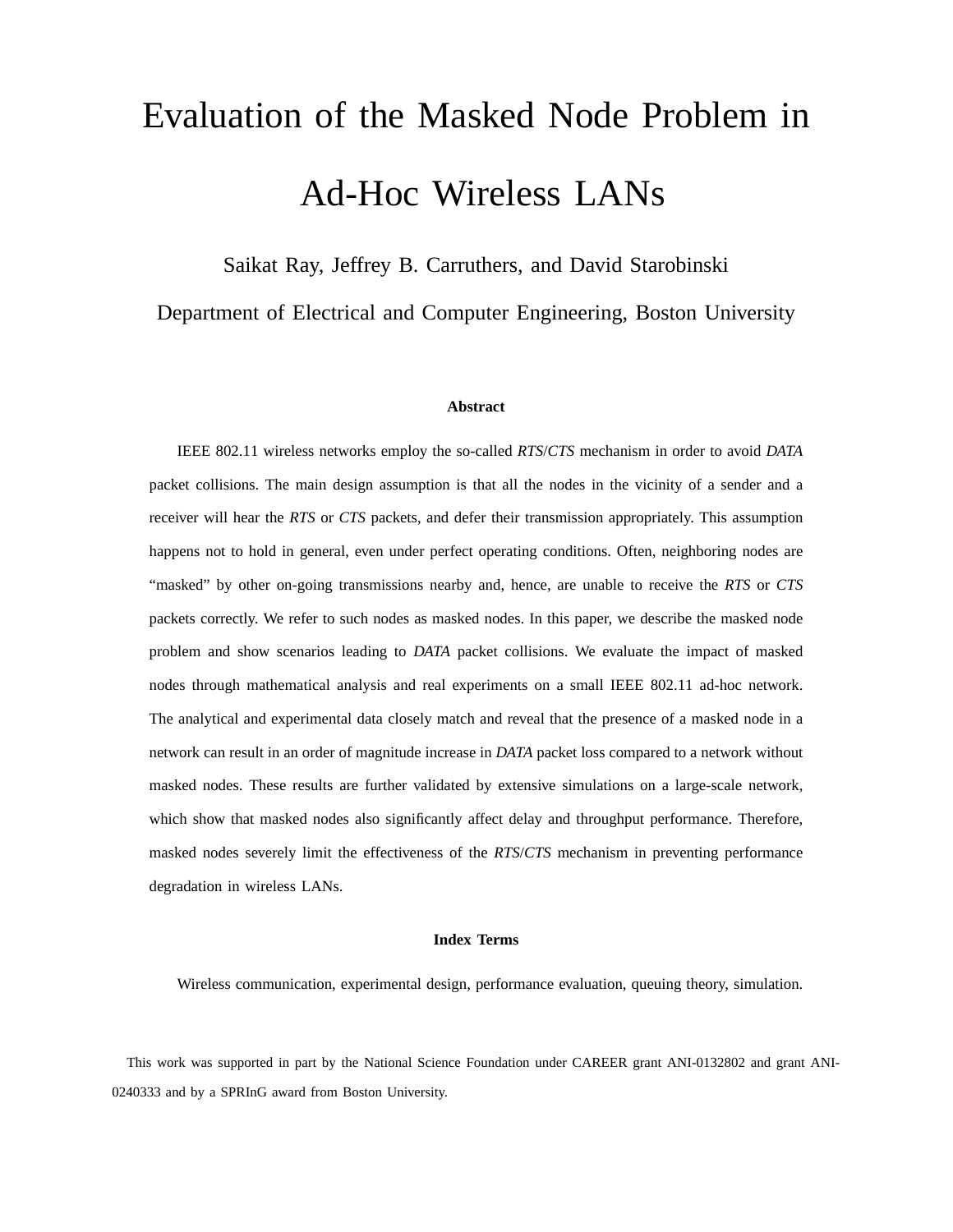#### I. INTRODUCTION

IEEE 802.11 wireless local area networks (LANs) are rapidly gaining widespread acceptance [1, 2]. Due to their low cost of installation and maintenance, wireless LANs have become very popular in home, campus, and business environments. Furthermore, in settings such as construction sites and disaster-torn areas, wireless networks are often the only means for providing network connectivity.

The performance of a wireless local area network (WLAN) heavily depends on its medium access control scheme [3]. The IEEE 802.11 WLAN protocol uses a medium access control mechanism based on the "Carrier Sense Multiple Access" (CSMA) protocol [4]. In CSMA, a node is allowed to transmit only if it determines the medium to be idle. However, CSMA cannot prevent packet collisions caused by nodes that are located within the transmission range of the receiver, but not of the sender. Such nodes are called *hidden nodes* [5]. To prevent *DATA* packet collisions due to hidden nodes, IEEE 802.11 supports the *RTS*/*CTS* mechanism [6–8]. In this protocol, a pair of small control packets, called *RTS* and *CTS*, are transmitted initially to avoid costly *DATA* packet collisions.

The *RTS*/*CTS* mechanism can prevent *DATA* packet collisions when every node in the vicinity of the sender and the receiver hears at least one control packet and defers transmission appropriately. In ad hoc networks, however, this assumption does not hold in general. Neighboring nodes are often unable to receive the control packets because they are masked by on-going transmissions from other nodes near them. This means that the *RTS*/*CTS* mechanism does not generally prevent *DATA* packet collisions, even under perfect operating conditions, such as negligible propagation delay, no channel fading and no node mobility. Note that the masking effect, whereby a node may be unable to hear its neighbor's transmissions, does not necessarily impact wireless LANs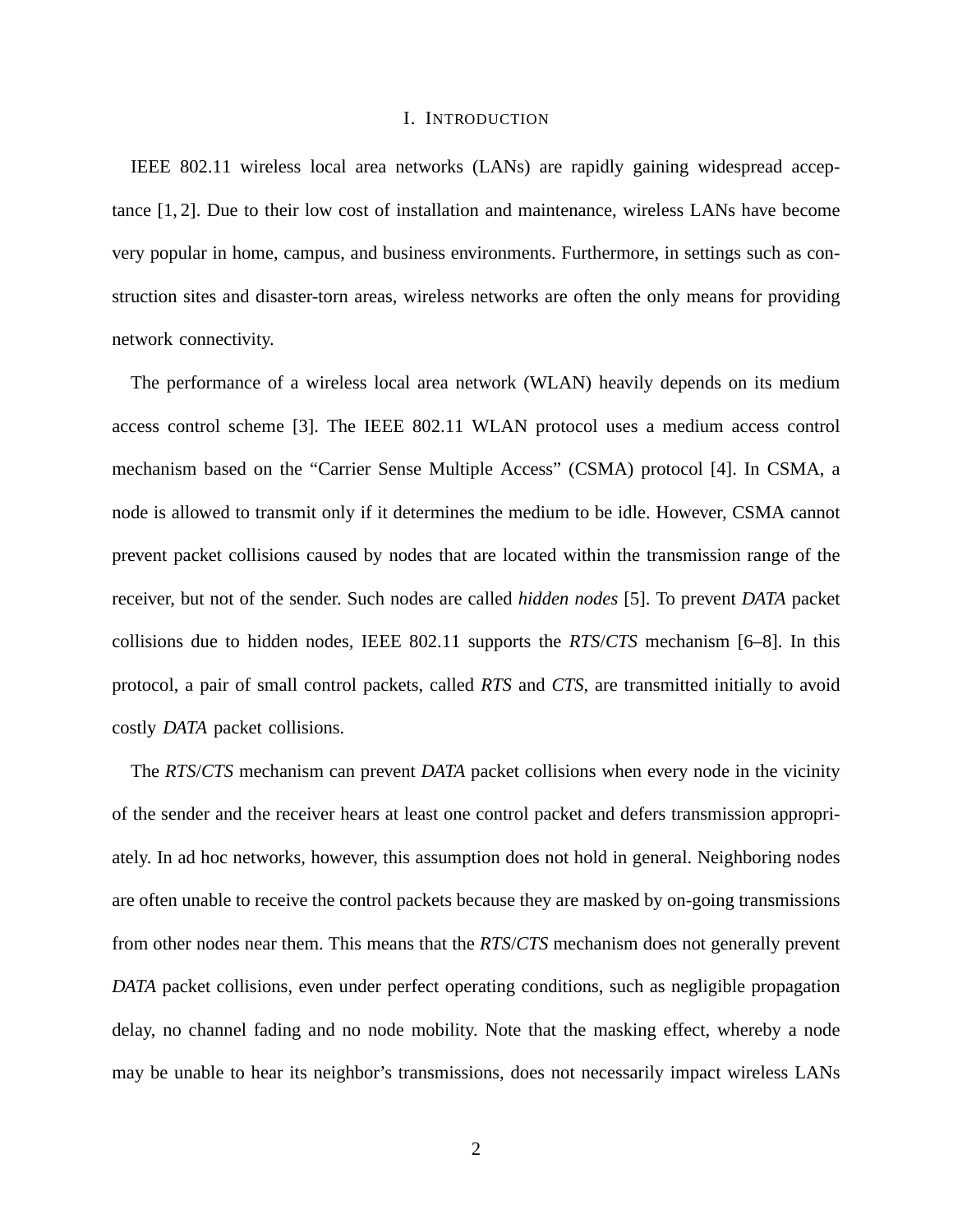that use other mechanisms to avoid the hidden node problem.

In this work, we refer to a node that is supposed to receive an *RTS* or a *CTS* packet, but cannot interpret it correctly because of another on-going transmission, as a *masked node*. A masked node can subsequently cause *DATA* packet collisions, even if the *RTS*/*CTS* handshake is performed successfully between a sender and a receiver. Since *DATA* packet collisions reduce throughput and increase delay, masked nodes may significantly affect network performance. Thus, understanding the impact of masked nodes is essential to evaluate the performance of IEEE 802.11 wireless LANs that use the *RTS*/*CTS* mechanism.

Masked nodes are as fundamental as hidden nodes. Although the hidden node problem has been studied extensively in the literature, the masked node problem has received very little attention. The problem was briefly alluded to in [1, 7]. The present paper contributes to the understanding of masked nodes in several ways. First, we describe the masked node problem and show examples of sequences of events that lead to *DATA* packet collisions. Second, we assess the existence and impact of masked nodes on a small ad-hoc network consisting of four WLAN-equipped laptops, by conducting real experiments backed up by a queueing-theoretic analysis. The analytical and experimental data are in excellent agreement. They provide evidence that the presence of a masked node in a network can result in *DATA* packet loss higher than 10%, which represents an order of magnitude increase over the packet loss measured in a network without masked nodes. Third, we quantify the effect of masked nodes on IEEE 802.11 network performance through detailed simulations. The simulations allow us to consider larger networks, and estimate important performance metrics such as delay and throughput. In particular, the simulations show that masked nodes can double the average packet delay (because of retransmissions), rendering, in some situations, a wireless network unsuitable for multimedia traffic. These results show that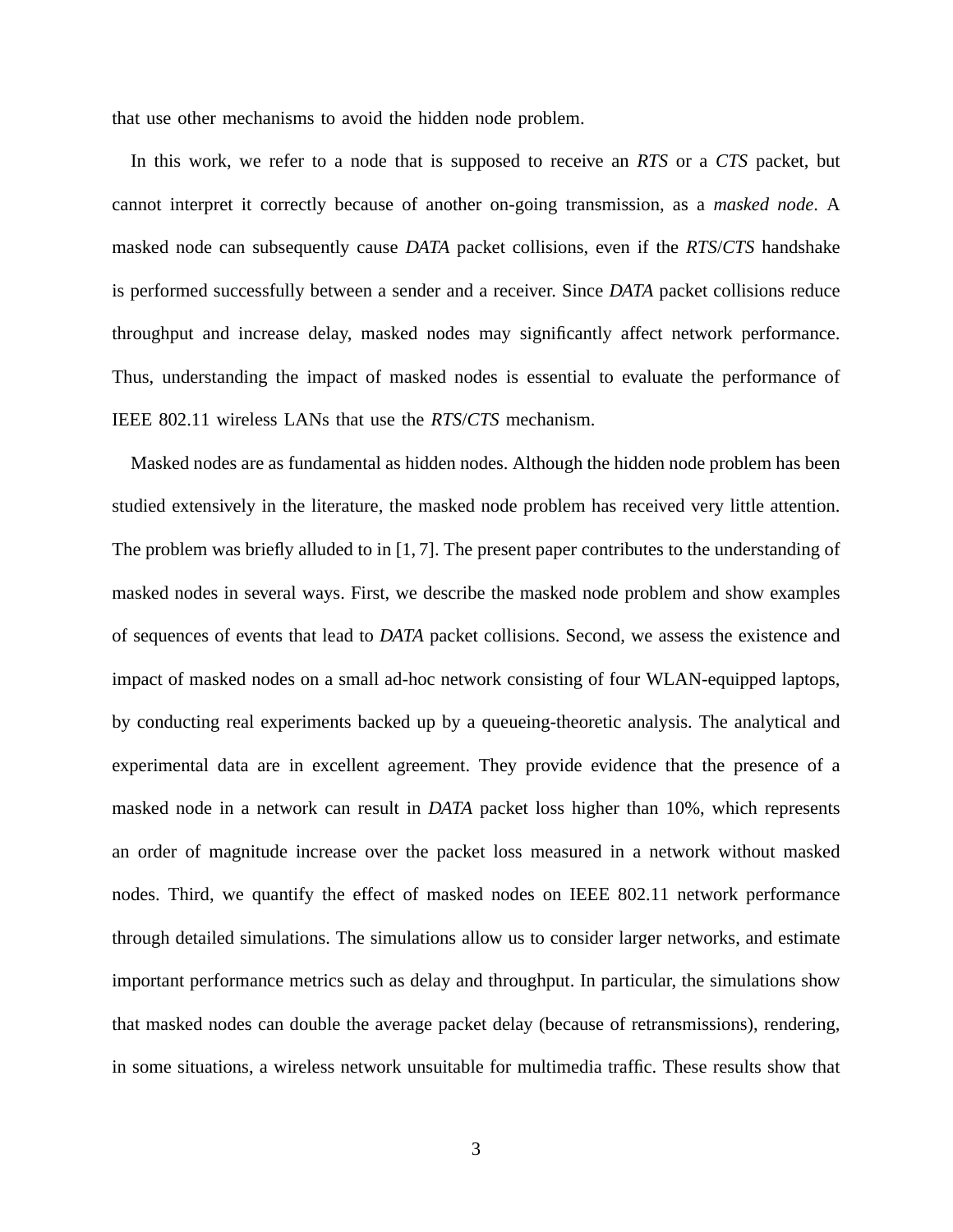masked nodes significantly affect the overall performance of wireless LANs.

*Outline of rest of the paper.* Section II provides background on the IEEE 802.11 protocol and discusses related work. In Section III, we elaborate on the concept of masked nodes. We consider a linear topology network and show scenarios that lead to the formation of masked nodes and subsequent *DATA* packet collisions. We then conduct an analysis to derive the probability of a packet collision as a function of the traffic load in this network. In Section IV, we describe the design of our testbed and provide experimental results showing the significant impact of a masked node on a real wireless network. We compare these experimental results with those predicted by our analysis. In Section V, we present our simulation results and quantify the effect of masked nodes by contrasting the results against a hypothetical simulation mode where the formation of masked nodes is eliminated. We conclude the paper in Section VI.

## II. BACKGROUND

## *A. Overview of the IEEE 802.11 MAC Protocol*

In this section, we briefly describe some of the salient features of the IEEE 802.11 Wireless LAN protocol that are most relevant to the rest of this paper. The protocol is described in detail in [2].

The IEEE 802.11 MAC protocol supports two types of access mode: *Point Coordination Function* (PCF) and *Distributed Coordination Function* (DCF). The DCF mode is more commonly used. In this mode, a node may transmit a packet using either the *basic access* method or the *RTS*/*CTS* method.

The basic access method is essentially equivalent to CSMA. A node transmits a *DATA* packet if it senses the channel to be idle. The receiver, upon receiving an error-free packet, returns an *Acknowledgment* (*ACK*) packet. If the transmitting node does not get the *ACK* back, it enters into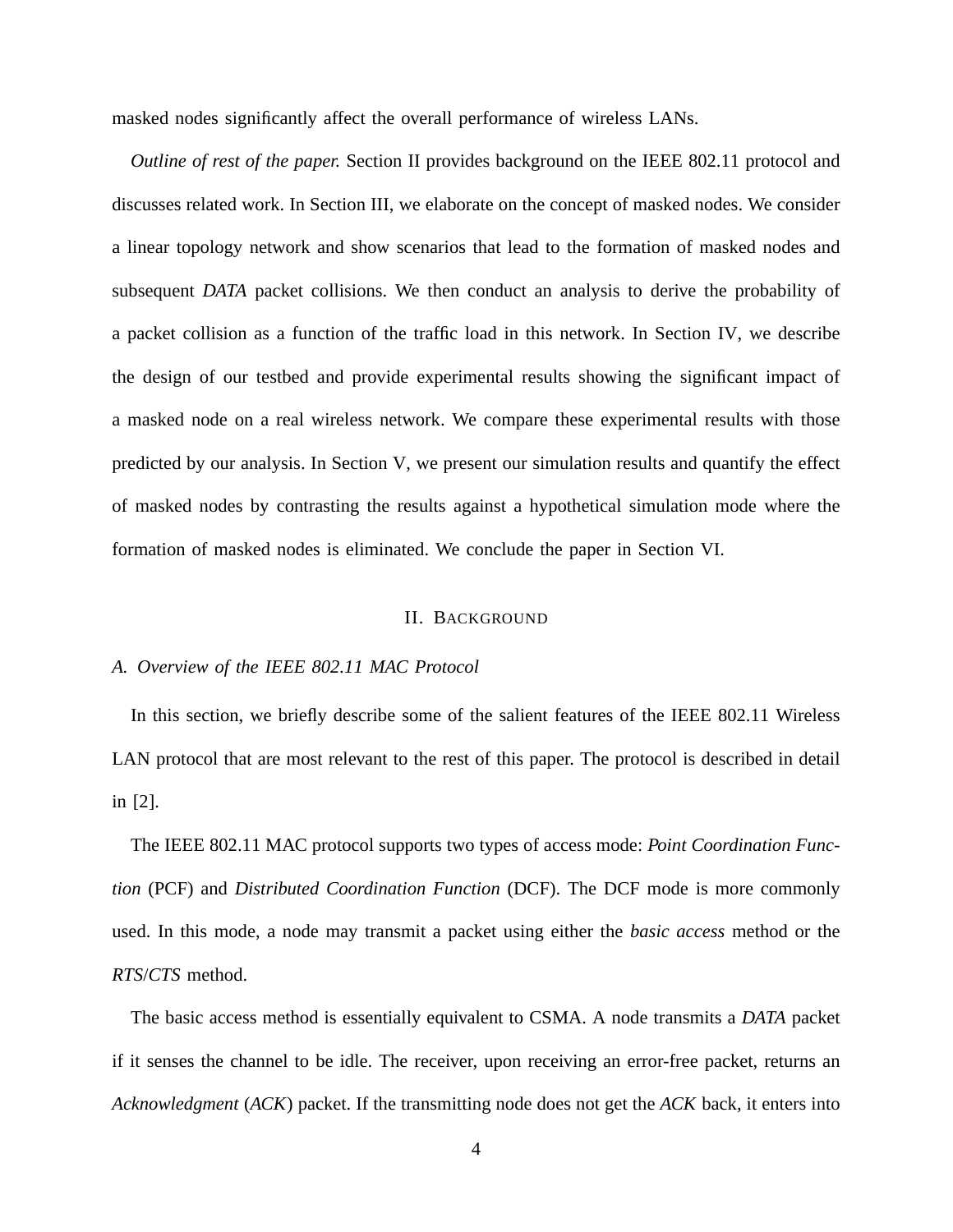

(a) The physical configuration.



(b) *RTS*/*CTS* mechanism in IEEE 802.11 MAC.

Fig. 1. IEEE 802.11 MAC. 1(a) shows the physical configuration of the nodes and 1(b) depicts the time-line. The dark bar below node  $C$  indicates its NAV. The hidden node problem is solved in this scenario by prohibiting node  $C$  from transmitting during node A's transmission.

backoff and retransmits after the backoff period. The basic access method suffers from the wellknown *hidden node* problem [5]. As an example, consider the topology shown in Figure 1(a). In this topology, node  $C$  does not hear packet transmissions from node  $A$ . Thus, node  $C$  may transmit a packet to node  $D$ , while node  $A$  transmits a packet to node  $B$ . These simultaneous transmissions lead to a collision at node  $B$ , destroying the packet sent by node  $A$ , since node C's transmissions propagate in all directions<sup>1</sup>. In this scenario, node C is referred to as an *hidden* node with respect to node A.

In order to address this issue, the IEEE 802.11 MAC protocol also supports an *RTS*/*CTS* access control method. Figure 1(b) illustrates this scheme. When node A wants to send a packet to node B, it initially sends a small packet called *Request-to-Send* (RTS). Upon correctly receiving

<sup>&</sup>lt;sup>1</sup>We do not consider directional antennas in this paper.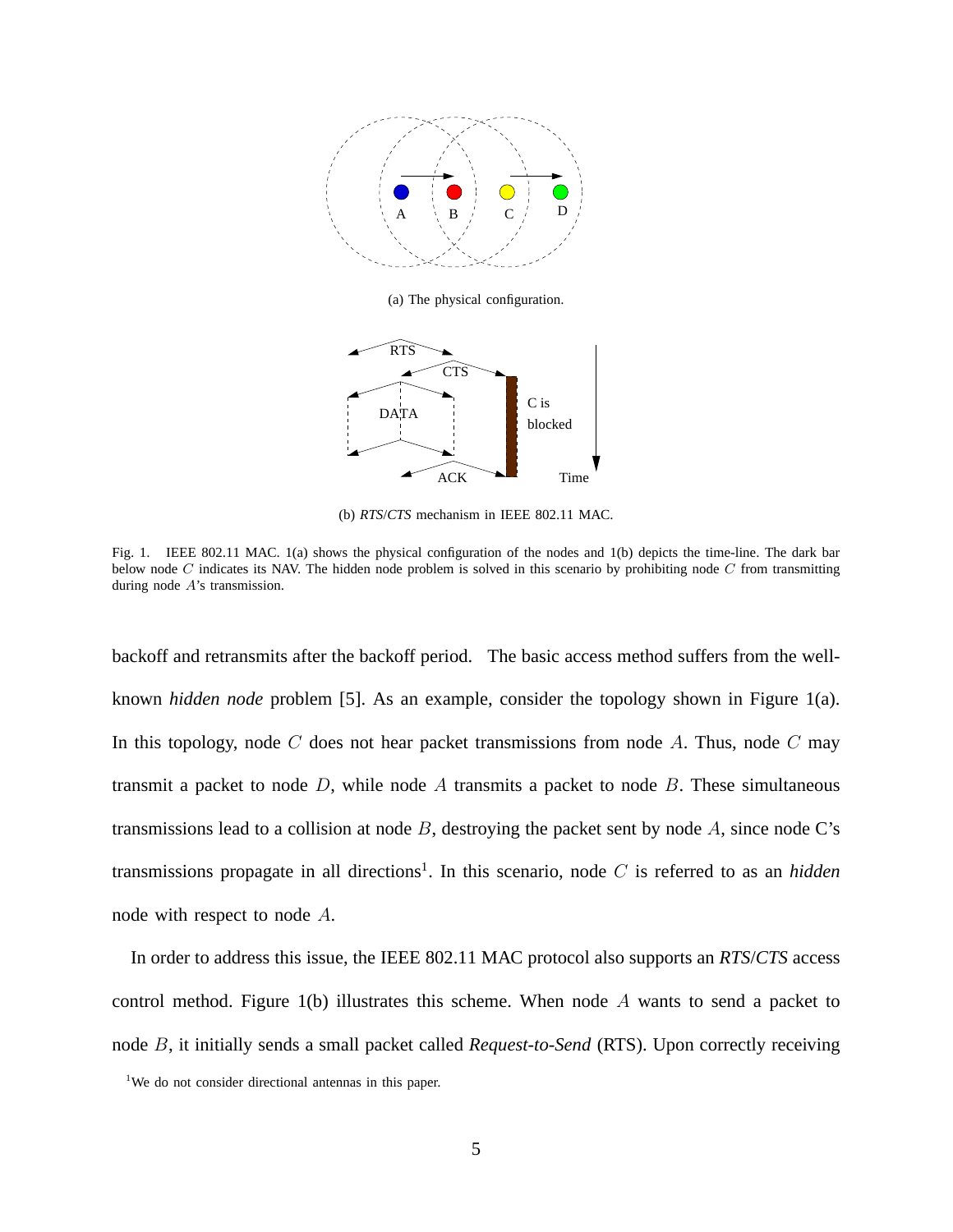the *RTS*, node B responds with another small packet called *Clear-to-Send* (*CTS*). After receiving the *CTS*, node A sends the *DATA* packet to node B. If node B receives the *DATA* packet correctly, it sends an *ACK* back to node A. Any node that hears an *RTS* or a *CTS* is prohibited from transmitting any signal for a period that is encoded in the *duration* field of the *RTS* and *CTS*. The duration fields in *RTS* and *CTS* are set such that nodes A and B will be able to complete their communication within the prohibited period. The deferral periods are managed by a data structure called the Network Allocation Vector (NAV). The *RTS*/*CTS* mechanism solves the hidden node problem shown in Figure 1(a), since node C is notified by a *CTS* when node A initiates a transmission.

## *B. Related Work*

Several works have previously shown that the *RTS*/*CTS* mechanism may fail due to various non-ideal operating conditions. In [6], the author points out that since the interference range may be larger than the communication range in open areas, *CTS* packets may not be received by some nodes that can subsequently interfere. The work in [9] evaluates this effect and in [10], the authors consider the effectiveness of power-control protocols. In [11], the authors show that if two nodes simultaneously transmit an *RTS* and a *CTS* packet, then the *CTS* packet will not be received and a subsequent data packet collision is likely. The probability of such an event becomes non-negligible if the propagation delay is significant. A similar situation (*RTS*/*CTS* collision) is also reported in [12]. In [13], the author mentions that if nodes are mobile, then a node that did not hear an *RTS* or *CTS* may migrate into the footprint of a receiver and destroy a *DATA* packet with its own transmission. The probability of such a scenario increases with the mobility of the nodes.

Our contribution substantially differs from these previous works in at least two major aspects: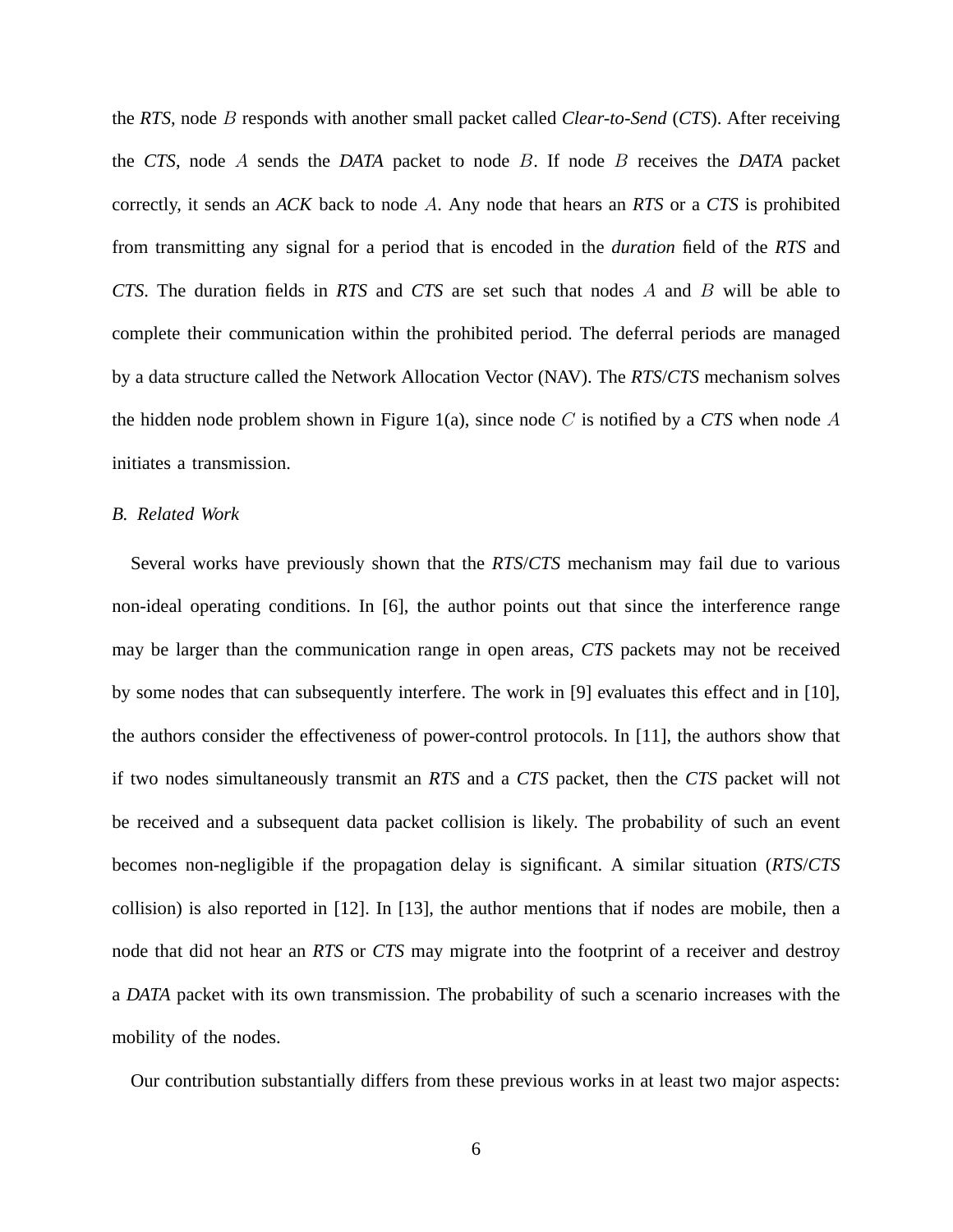

Fig. 2. The masked node. Node B transmits Packet 1 to node A and node D transmits Packet 2 to node E at the same time. Since node  $C$  receives signals from two different sources, it cannot decode either of the packets. Node  $C$  is said to be a masked node because each transmission masks the other.

- 1) We show that the *RTS*/*CTS* mechanism fails to avoid a significant number of packet collisions *even under perfect operating conditions*, due to the masked node problem.
- 2) In addition of performing detailed mathematical analysis and simulations, we validate our findings by conducting carefully designed experiments on a *real* IEEE 802.11 ad-hoc network.

#### III. MASKED NODES

The main idea behind using an *RTS*/*CTS* handshake is that nodes within the transmission range of either a sender or a receiver will hear at least one of the control packets and hence defer their transmission. However, it is incorrect to assume that *all* nodes within the sender's transmission range can hear the *RTS* and *all* nodes within the receiver's transmission range can hear the *CTS*, even under perfect operating conditions. The fact that node A is within the transmission range of node  $B$  does not necessarily guarantee that node  $A$  will be able to decode every packet originating from node B, due to other on-going transmissions near node  $A^2$ . More specifically, if a node receives two or more signals simultaneously, then it generally cannot decode any of the corresponding packets, even if it wishes to. We refer to such a node as a *masked node*.

Figure 2 illustrates this problem. In this figure, node  $B$  transmits a packet to node  $A$ . Shortly

<sup>&</sup>lt;sup>2</sup>By decode we mean that all the bits of the packets are interpreted without any error.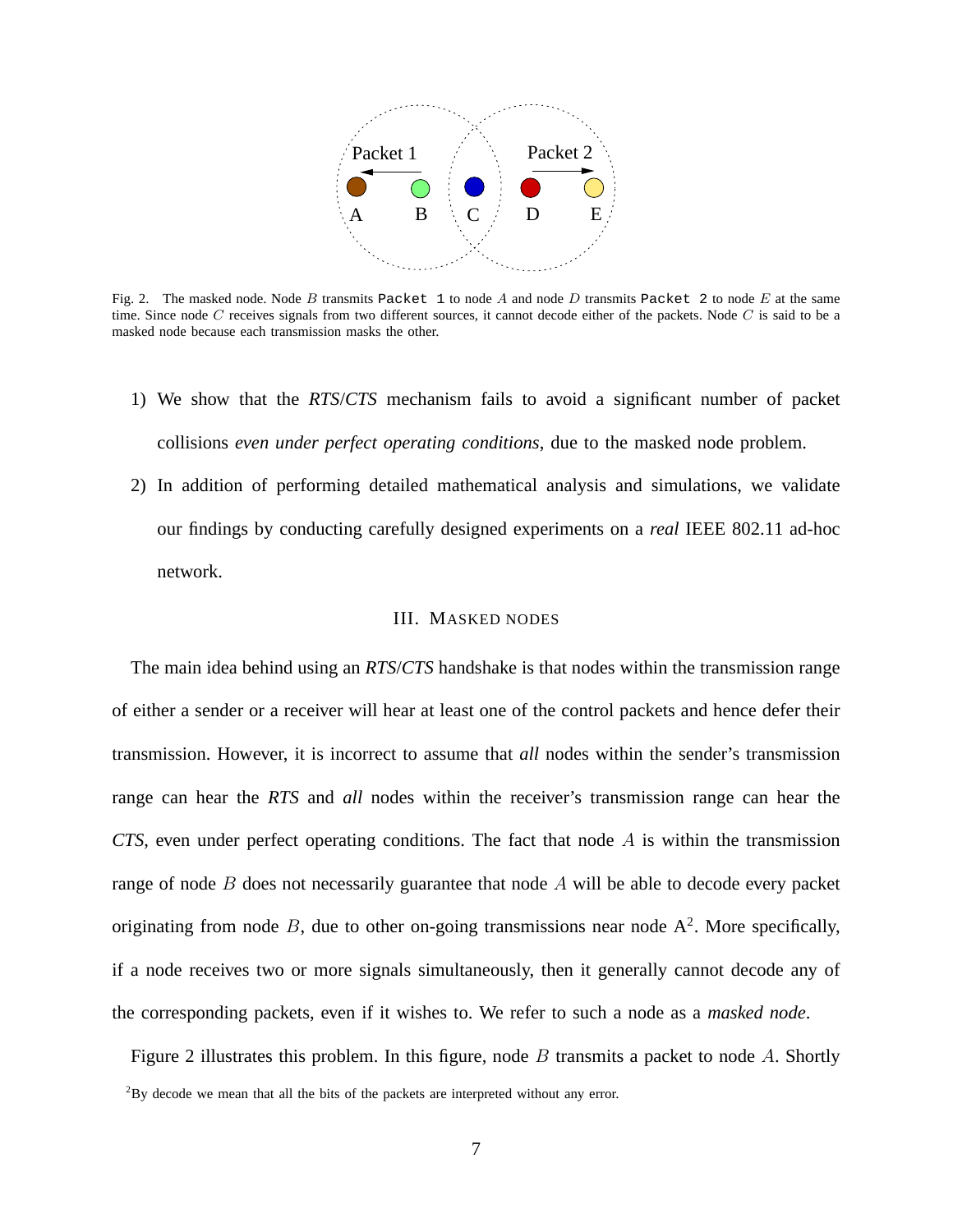

Fig. 3. A *DATA* packet collision due to a masked node. The circle symbol indicates the unheard *CTS* packet from node B, and the star symbol indicates the resulting packet collision.

thereafter, node  $D$  starts transmitting a packet to node  $E$ . Since node  $C$  receives signals from two different sources at the same time, it cannot decode either of the packets. Node  $C$  is unable to hear the transmission of node  $D$  to node  $E$  because it is masked by the on-going transmission from node B to node A (and vice-versa). In such a situation, node C is a masked node.

Masked nodes are as fundamental as hidden nodes. Similar to hidden nodes, masked nodes do not necessarily cause *DATA* packet collisions. However, if one of the packets a masked node was supposed to receive is a *CTS* or an *RTS*, then the masked node may subsequently cause a collision. We next present a typical scenario where the presence of a masked node leads to a *DATA* packet collision. We subsequently derive an analytical expression for the probability of such a collision. The analysis shows that the collision probability is quite high, even under moderate traffic load. The results of our analysis are corroborated by experimental results, presented in Section IV.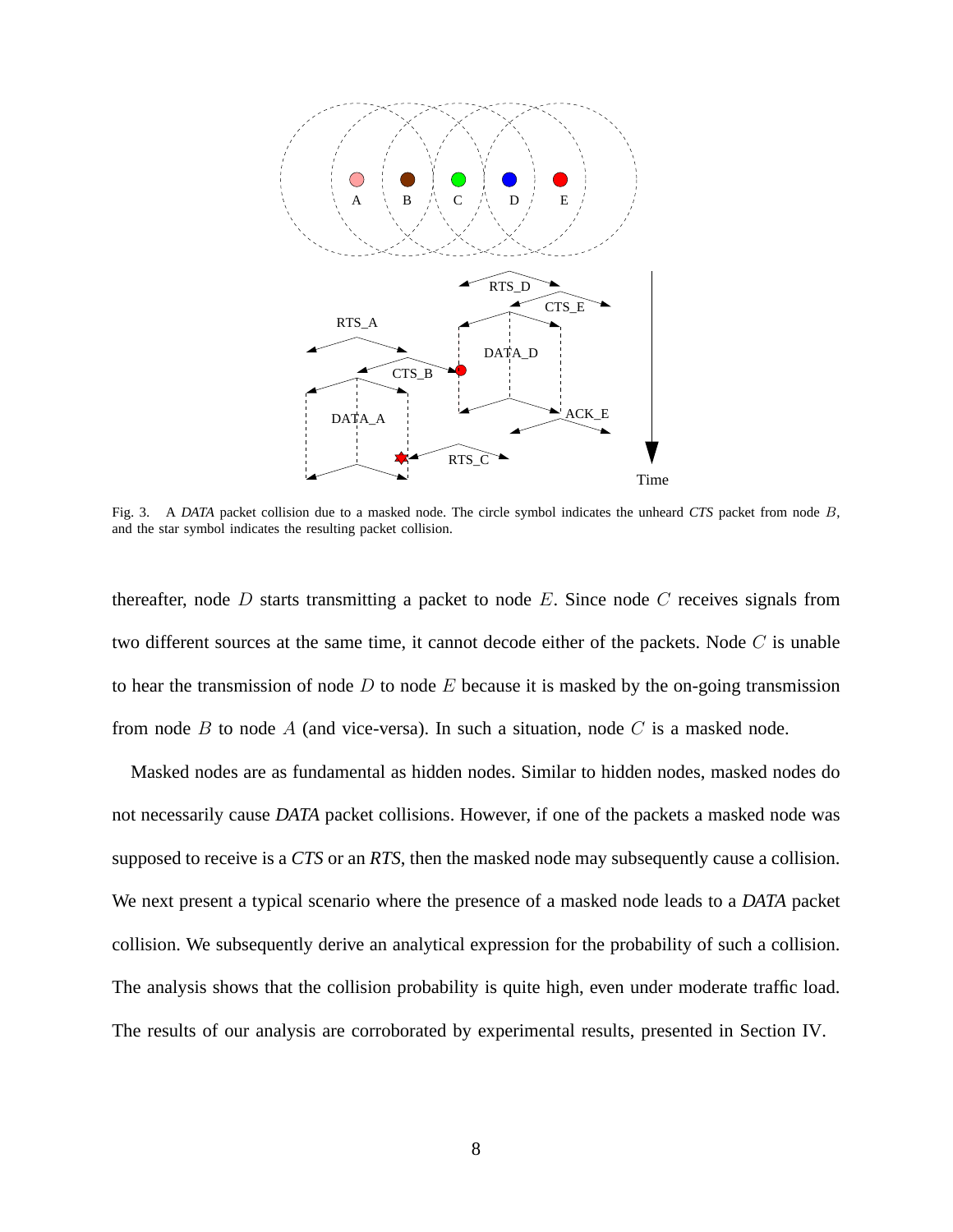## *A.* DATA *packet collision caused by a masked node*

The scenario is illustrated in Figure 3. Assume that initially all the nodes are idle and none of them is prohibited from transmitting. Now, node D and node E exchange an *RTS*/*CTS* dialog successfully and node D starts sending a *DATA* packet to node E. Node C receives the *RTS* sent by node D and updates its NAV appropriately. After node D starts transmitting the *DATA* packet, node  $A$  sends an *RTS* to node  $B$ . Since node  $B$  is not within node  $D$ 's transmission range, it does not sense any carrier and responds with a *CTS*. This *CTS* should reach node C. However, node C is masked by the signal from node D. Thus, node C cannot decode the *CTS* packet. Node A, on the other hand, does receive the *CTS* and, thus, starts sending its *DATA* packet. In the mean time, nodes  $D$  and  $E$  complete their communication and node  $C$  becomes free to transmit. Node C now transmits an *RTS* destined for one of its neighbors. This *RTS* reaches node  $B$  and destroys the data packet node  $B$  is receiving.

Another possibility is that after nodes  $D$  and  $E$  complete their communication, an RTS is sent by node  $D$ , or by another node, to node  $C$ . Since node  $C$  is free to transmit as per its NAV, it responds with a *CTS* which collides with the *DATA* packet that node B is currently receiving.

As shown by our analysis and experiments, the likelihood of this scenario is relatively high because node C remains masked during an entire *DATA* packet transmission, which represents a substantial amount of time.

# *B. Analysis*

In this section, we evaluate the impact of the masked node on the performance of the network shown in Figure 3. Our goal is to derive the probability of a packet collision as a function of the traffic load in the network. In order to introduce our analysis technique, we start with the simpler case of the hidden node depicted in Figure 1(a). The same network configurations will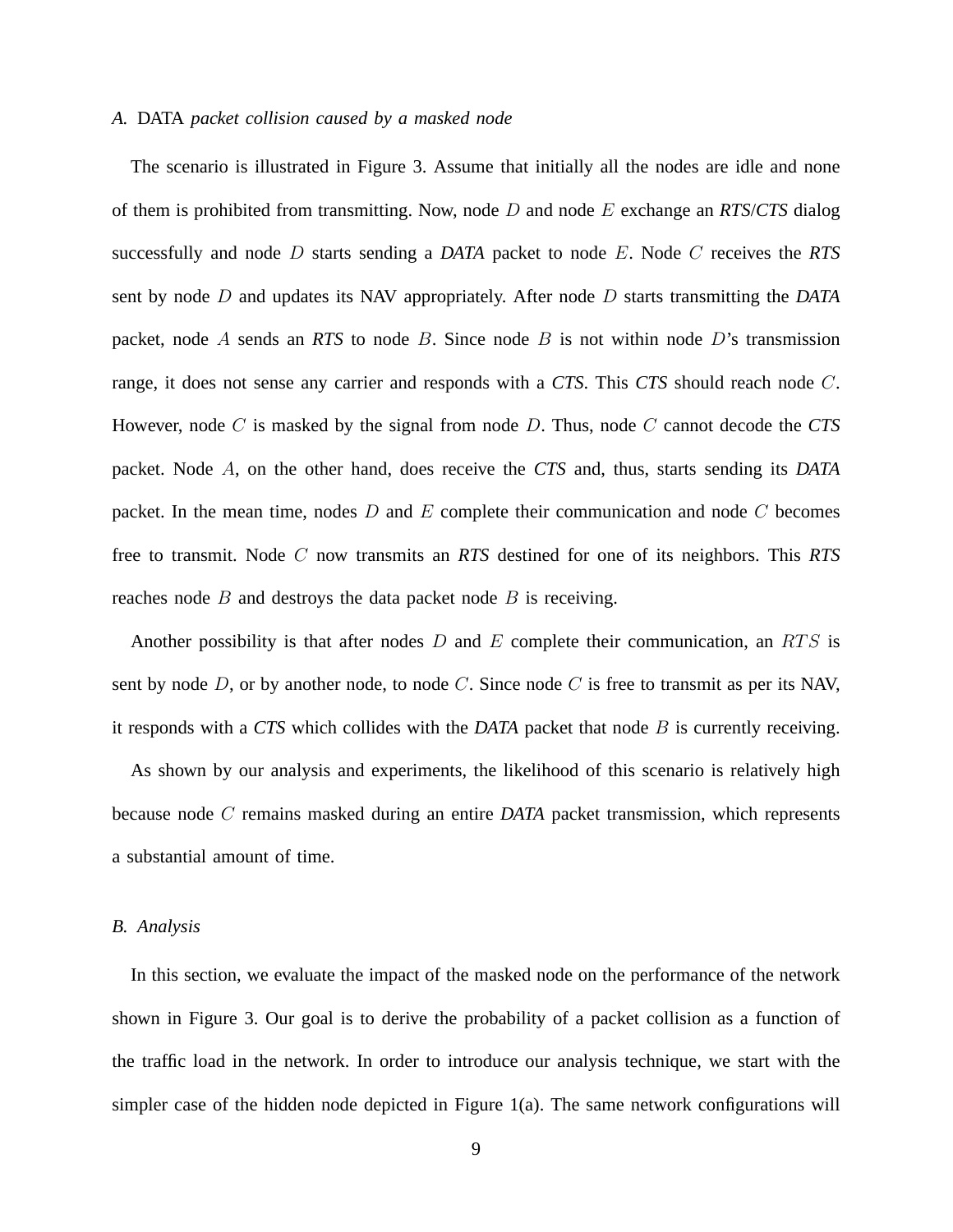be used later for our experiments.

*1) Hidden Node:* We consider the linear network shown in Figure 1(a). In this configuration, node A sends packets to node B and node C sends packets to node D.

We now introduce our notation and assumptions for the analysis. Both node  $A$  and  $C$  maintain infinite buffer queues. The exogenous arrivals to these queues are independent Poisson processes, each with rate  $\lambda$  (number of packets per unit of time). The *DATA* packet size is fixed and the transmission time of each packet is T. The transmission time of *ACK* packets is negligible. We define the load on each queue to be  $\rho = \lambda T$ , with  $\rho < 1$ . We assume that the system is started at time  $t = -\infty$ , so that it reaches its steady-state at time  $t = 0$ . The channel is noise-free, so that packets are lost only because of collisions.

In the configuration considered, node  $C$ 's packets are all correctly received at node  $D$  and, thus, never retransmitted. Therefore, based on our assumptions, the statistical behavior of node C corresponds to an  $M/D/1$  queue with service time T. We denote the steady-state number of packets in this queue (including the packet in service) by the random variable  $q_C$ . The distribution of this random variable is well-known (see [14], page 220).

For simplicity, we assume that the state of node  $C$ 's queue at the time when node  $A$  starts a packet transmission is the same as at any random points of time. In other words, node A's packets see the system in its time average.

Without any loss of generality, let the time at which node  $A$  starts a packet transmission be  $t = 0$  (a packet transmission can either be a first attempt or a retransmission). Our goal is to compute the probability that this packet collides at the receiver, i.e., node B. For this purpose, we condition on the state of node C at time  $t = 0$ . We distinguish between the cases where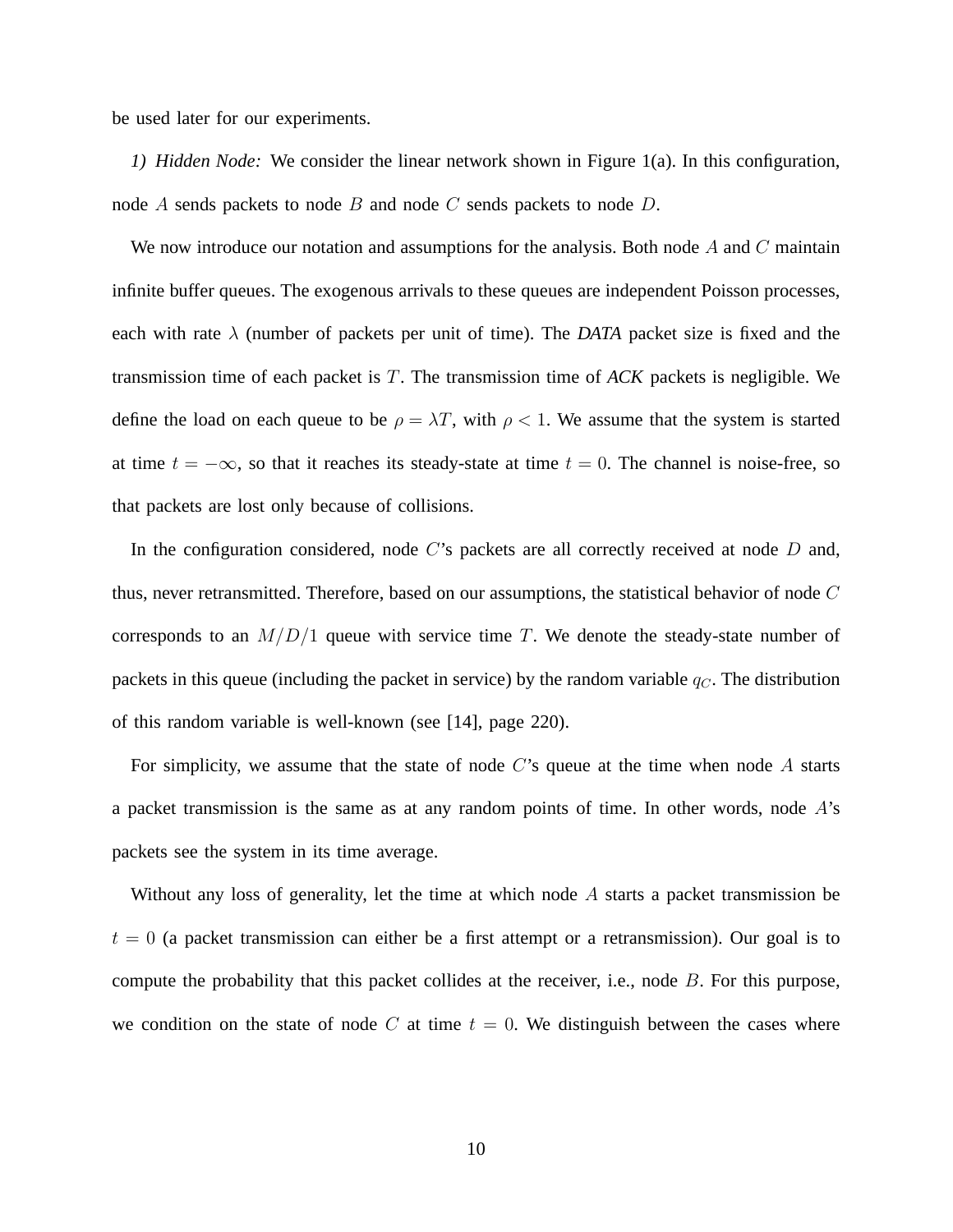node C's queue is empty, i.e.,  $q_C = 0$ , and non-empty, i.e.,  $q_C > 0$ . We thus have

$$
Pr{Collision} = Pr{Collision|q_C > 0} \cdot Pr{q_C > 0} + Pr{Collision|q_C = 0} \cdot Pr{q_C = 0}.
$$
 (1)

We now compute the conditional probabilities. If  $q_C > 0$ , then node C is currently transmitting. Therefore, node A's packet collides with probability 1, i.e.,

$$
Pr{Collision|q_C > 0} = 1.
$$
\n(2)

Now suppose  $q_C = 0$  at time  $t = 0$ . A collision will happen only if a packet arrives at node C before  $t = T$  (note that this packet is immediately transmitted). Since the arrival process to node C is Poisson with rate  $\lambda$ , we obtain

$$
\Pr\{\text{Collision}|q_C = 0\} = 1 - e^{-\lambda T} = 1 - e^{-\rho}.\tag{3}
$$

Since  $Pr{q_C = 0} = 1 - \rho$ , we obtain the following expression for the collision probability in the hidden node case from Eqs.  $(1)$ ,  $(2)$ , and  $(3)$ :

$$
Pr{Collision} = 1 \cdot \rho + (1 - e^{-\rho}) \cdot (1 - \rho) = 1 - e^{-\rho}(1 - \rho)
$$
\n(4)

As shown by our experiments later, this simple analysis somewhat underestimates the collision probability in a real system (although it does capture the right order). The main reason is as follows. When a packet sent by node  $A$  collides, it is retransmitted after a short back-off time period<sup>3</sup>. The chance that this retransmission collides is higher than other packets since node  $C$ may not have yet completed its transmission. Notice that the same problem does not arise in the masked node case. Nodes A and B cannot perform a successful *RTS*/*CTS* handshake as long as node C is transmitting, since node B is unable to hear any *RTS* sent by node A during this time. Thus, node A will not start retransmitting a *DATA* packet before node C completes its transmission.

<sup>&</sup>lt;sup>3</sup>Note that back-off time is usually negligible in comparison to transmission time.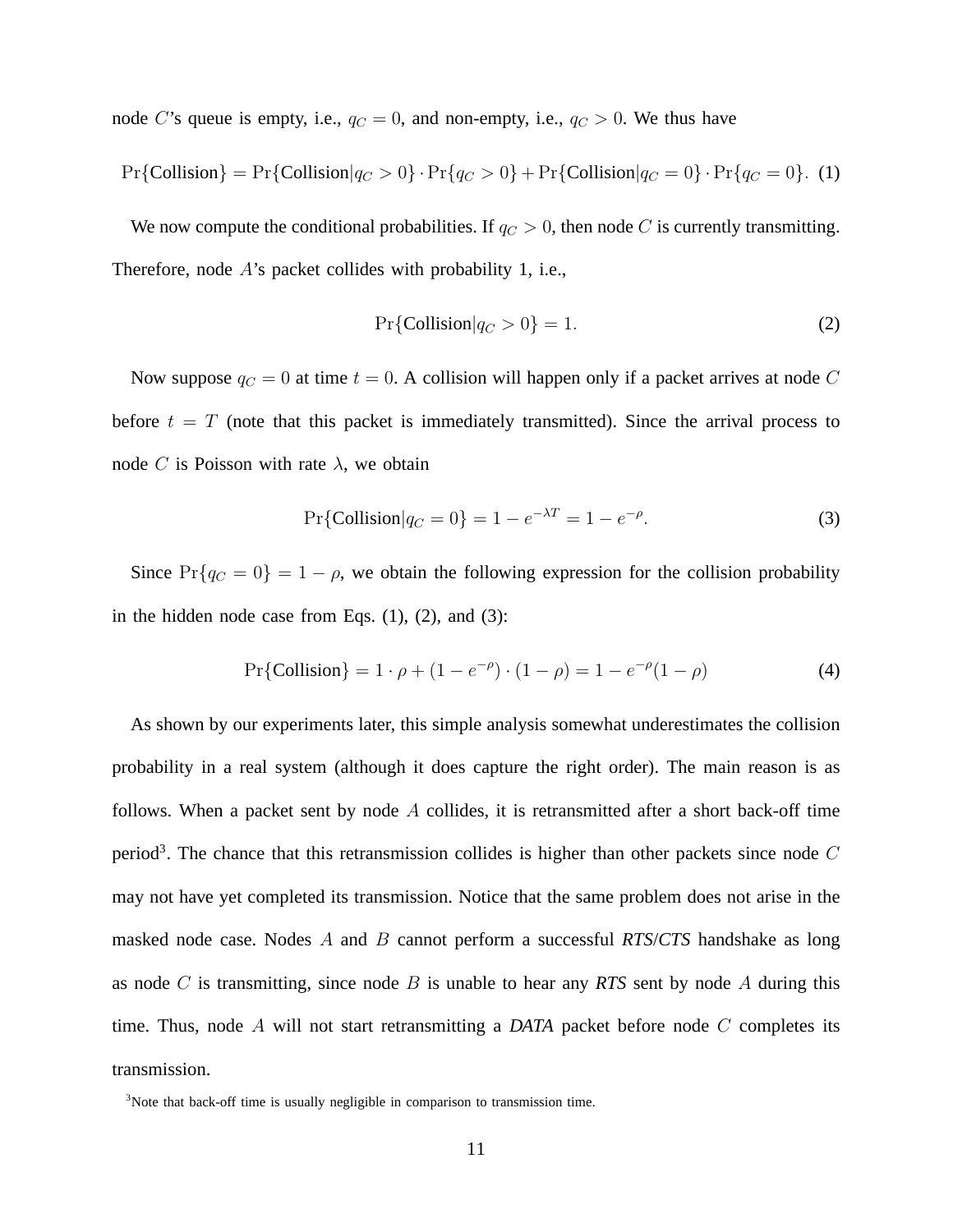*2) The Masked Node Scenario:* We consider the network configuration of Figure 3. In this configuration, node A sends packets to node B, node C to node D, and node D to node E. All the pairs communicate by first initiating an *RTS*/*CTS* handshake, which we assume to be instantaneous. The arrival process of new packets at each sending nodes is an independent Poisson process with mean rate  $\lambda$ . We note that this network configuration will occur repeatedly at different times and locations in any large multi-hop network. Thus, we consider this network and the traffic patterns to be typical local snapshots of larger network behavior. This viewpoint will be validated when we examine simulation results for a large wireless network in Section V.

The analysis of the masked node in this network is similar to that of the hidden node carried out in the previous section. The strategy is first to calculate the collision probabilities conditioned on the states of nodes  $C$  and  $D$  and then combine these conditional probabilities by approximating the steady-state joint probabilities of the states of node C and D by two independent  $M/D/1$ queues. This approximated analysis becomes asymptotically exact at low load, that is, as  $\rho \rightarrow 0$ . In practice, the analysis remains fairly accurate over a wide range of values of  $\rho$ , as shown by our experiments in the next section.

We first compute the conditional probabilities. Suppose that node  $A$  starts transmitting a *DATA* packet at time  $t = 0$ , following a successful *RTS/CTS* handshake. Let the queue lengths in nodes C and D at  $t = 0$  be denoted by the random variables  $q_C$  and  $q_D$ , respectively. We next compute the probability that this *DATA* packet collides conditioned on the following possible states of the queues of nodes C and D at this time: (a)  $q_C = 0, q_D = 1$ , (b)  $q_C = 0, q_D \ge 2$ , (c)  $q_C \ge 1, q_D = 1$  and (d)  $q_C \ge 1, q_D \ge 2$ . These four cases are mutually exclusive and the probability of collision in other states is 0. Note that node C cannot transmit at time  $t = 0$ , otherwise the *RTS*/*CTS* handshake between nodes A and B would have been unsuccessful.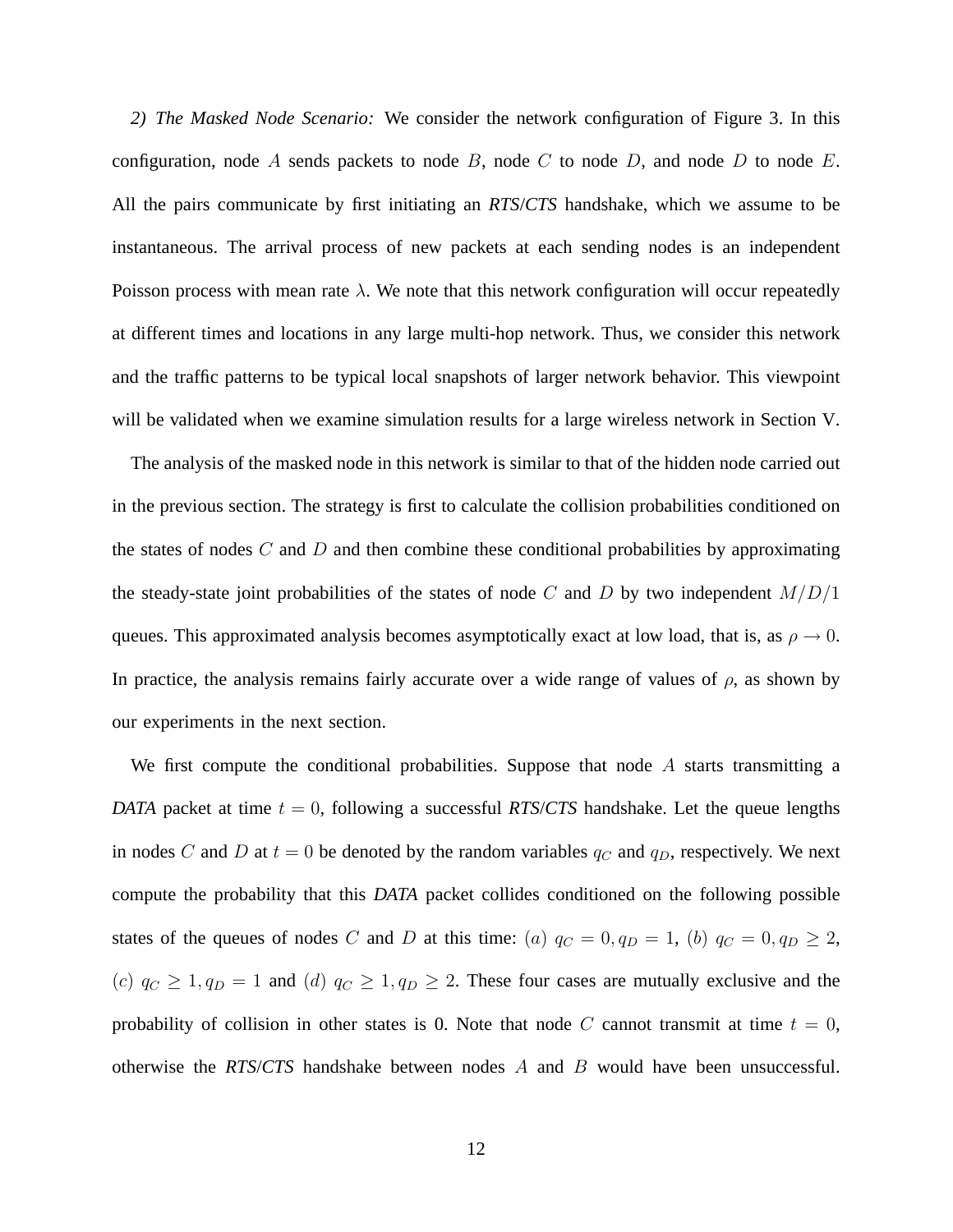Moreover, node D must be transmitting at this time in order for node  $C$  to be masked and not hear the *CTS*.

We now consider the four cases:

*Case (a):* At time  $t = 0$ ,  $q_C = 0$  and  $q_D = 1$ . Suppose that node D completes its transmission at time  $\tau$ , where  $0 \leq \tau \leq T$ . The packet sent by node A will be destroyed only if node C initiates a packet transmission during the time interval  $[\tau, T]$ . To compute the probability of this event, we need to distinguish between the following three sub-cases:

• Event  $A_a$ : There has been at least one new arrival to both of the queues of node C and node D during the interval  $[0, \tau]$ . Thus, at time  $t = \tau$ , both nodes C and D have a packet to transmit. In such a case, we assume that node C has a probability  $1/2$  to win the channel contention (an assumption justifiable at low load). So,

$$
\Pr\{\text{collision}, A_a | \tau, q_C = 0, q_D = 1\} = \frac{1}{2} \left(1 - e^{-\lambda \tau}\right)^2 \tag{5}
$$

• Event  $B_a$ : One or more new packets have arrived to the queue of node  $C$  during the interval  $[0, \tau]$ , but none has joined node D. Therefore, only node C has a packet to send at time  $t = \tau$ . This packet collides with node A's packet with probability 1. Thus,

$$
\Pr\{\text{collision}, B_a | \tau, q_C = 0, q_D = 1\} = \left(1 - e^{-\lambda \tau}\right) e^{-\lambda \tau}
$$
\n(6)

• Event  $C_a$ : No packet joins any of the queues of nodes C and D during the interval  $[0, \tau]$ . Therefore, both queues are empty at time  $t = \tau$ . For a collision still to take place, a new packet needs to arrive to node C during the interval  $[\tau, T]$  and precede an arrival to node D (if any) during this interval. The probability of this event is given by

$$
\Pr\{\text{collision}, C_a | \tau, q_C = 0, q_D = 1\} = e^{-2\lambda \tau} \int_{\tau_2=0}^{T-\tau} \int_{\tau_1=\tau_2}^{\infty} \lambda e^{-\lambda \tau_1} \lambda e^{-\lambda \tau_2} d\tau_1 d\tau_2
$$

$$
= \frac{1}{2} \left[ e^{-2\lambda \tau} - e^{-2\lambda T} \right] \tag{7}
$$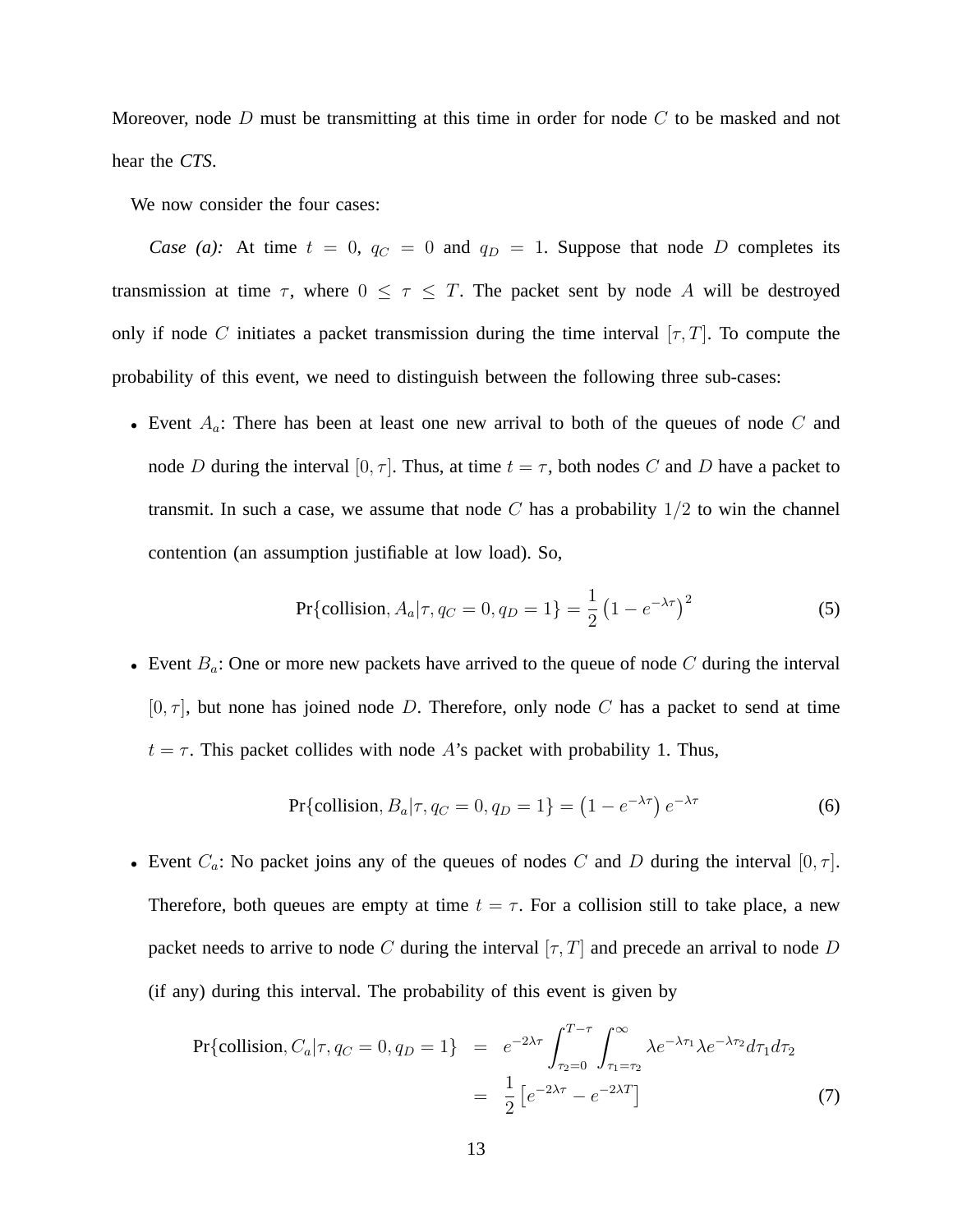The random variable  $\tau$  is uniformly distributed over the interval  $[0, T]$ , based on the assumption that the state of node D at time  $t = 0$  is the same as at any random points of time (an assumption again valid at low load). Combining the expressions for the sub-cases  $A_a, B_a$  and  $C_a$  and integrating over  $\tau$ , we obtain the final expression for the conditional collision probability in case (a):

$$
Pr{collision|q_C = 0, q_D = 1} = \frac{1}{2} (1 - e^{-2\rho})
$$
\n(8)

*Case (b):* At time  $t = 0$ ,  $q_C = 0$  and  $q_D \ge 2$ . Node D completes its transmission at time  $t = \tau$ . For a collision to occur, at least one new packet needs to arrive to node C during the interval  $[0, \tau]$  and node C must subsequently win the channel contention (probability 1/2). The final expression for the conditional collision probability in this case is given by

$$
\Pr\{\text{collision}|q_C = 0, q_D \ge 2\} = \frac{1}{2} - \frac{1}{2\rho} + \frac{e^{-\rho}}{2\rho} \tag{9}
$$

*Case (c):* At time  $t = 0$ ,  $q_C \ge 1$  and  $q_D = 1$ . Node D completes its transmission at time  $t = \tau$ . We now need to consider two sub-cases:

• Event  $A_c$ : If there are no arrivals to node D during the interval  $[0, \tau]$ , then node C will transmit a packet at time  $\tau$  which leads to a collision. Therefore,

$$
\Pr\{\text{collision}, A_c | q_C \ge 1, q_D = 1\} = \frac{1}{\rho} - \frac{e^{-\rho}}{\rho} \tag{10}
$$

• Event  $B_c$ : If there is at least one arrival to node D during the interval  $[0, \tau]$ , then both node C and D have a packet to transmit at time  $\tau$ . Node C wins the contention with probability  $1/2$ . We then have

$$
\Pr\{\text{collision}, B_c|q_C \ge 1, q_D = 1\} = \frac{1}{2} - \frac{1}{2\rho} + \frac{e^{-\rho}}{2\rho} \tag{11}
$$

By adding the probabilities of these two mutually exclusive events, we get

$$
\Pr\{\text{collision}|q_C \ge 1, q_D = 1\} = \frac{1}{2} + \frac{1}{2\rho} - \frac{e^{-\rho}}{2\rho} \tag{12}
$$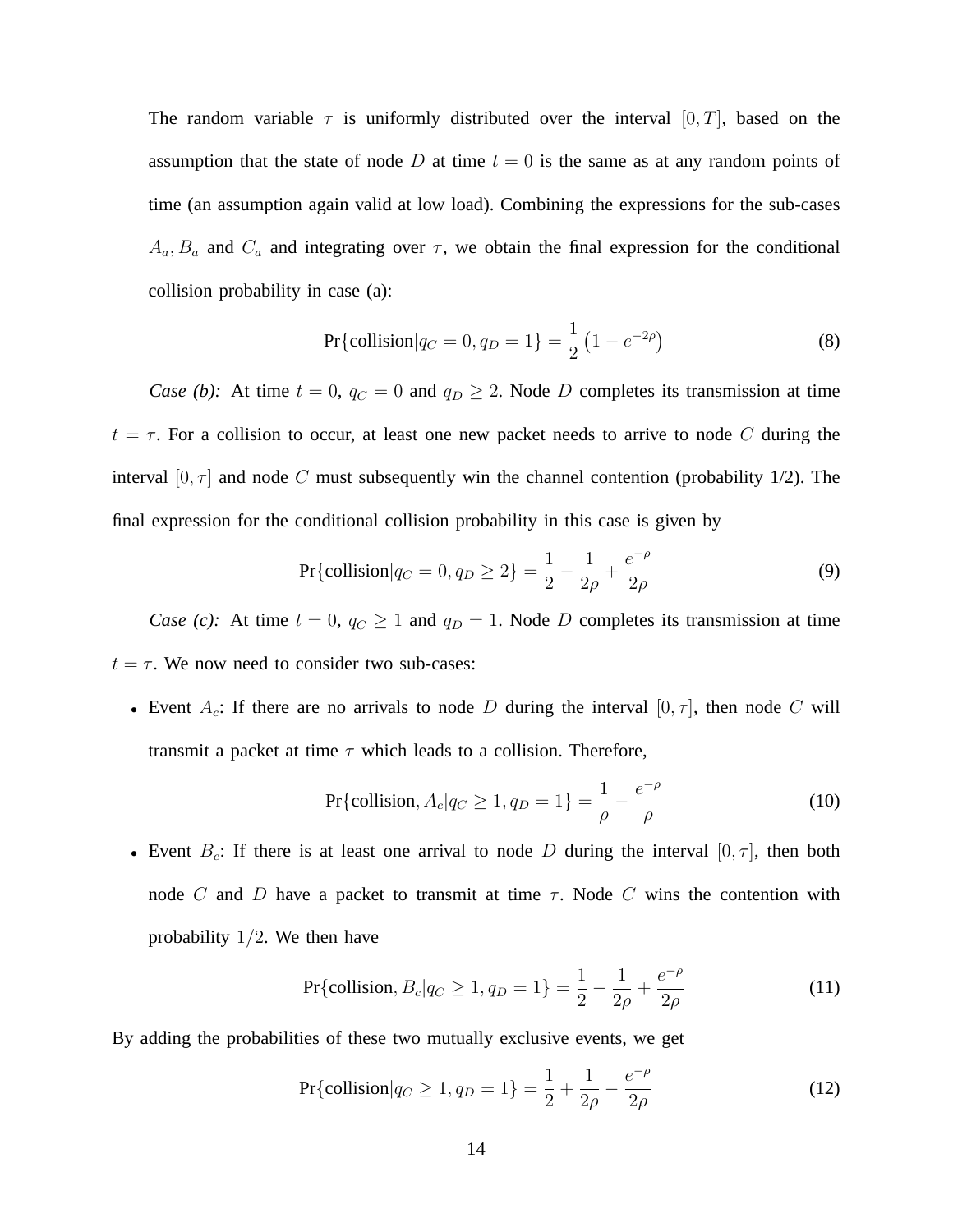*Case (d):* At time  $t = 0$ ,  $q_C \ge 1$ ,  $q_D \ge 2$ . When node D finishes its transmission at time  $t = \tau$ , both nodes C and D have a packet to transmit. With probability 1/2, node C is the one that transmits, causing a collision. Thus,

$$
\Pr\{\text{collision}|q_C \ge 1, q_D \ge 2\} = \frac{1}{2} \tag{13}
$$

We next compute the joint queue length probabilities of nodes  $C$  and  $D$ . As mentioned earlier, we assume a low load regime in which the queues of these two nodes behave as two independent  $M/D/1$  queues. The load on these queues is  $\rho_C$  and  $\rho_D$ , respectively. Thus, the probabilities of the conditioning states can be found by using the standard  $M/D/1$  formula from [14]. Combining all the conditioned cases, we obtain the following expression for the probability of a collision in the masked node scenario:

$$
\Pr\{\text{Collision}\} = \frac{1}{2} \left[ 1 - e^{-2\rho} \right] (1 - \rho_C) (1 - \rho_D) (e^{\rho_D} - 1) \n+ \left[ \frac{1}{2} - \frac{1}{2\rho} + \frac{e^{-\rho}}{2\rho} \right] (1 - \rho_C) [1 - (1 - \rho_D) e^{\rho_D}] \n+ \left[ \frac{1}{2} + \frac{1}{2\rho} - \frac{e^{-\rho}}{2\rho} \right] \rho_C (1 - \rho_D) (e^{\rho_D} - 1) \n+ \frac{1}{2} \rho_C [1 - (1 - \rho_D) e^{\rho_D}]
$$
\n(14)

The only remaining part to complete our derivation is to find expressions for  $\rho_C$  and  $\rho_D$ . For this purpose, we invoke Little's Law which states that  $\rho_C = \lambda \bar{T}_C$  and  $\rho_D = \lambda \bar{T}_D$ , where  $\bar{T}_C$ (resp.,  $\bar{T}_D$ ) represents the mean service time of a packet at the head of queue C (resp., D).

The computation of the mean service time is difficult in general, since the wireless channel is shared between multiple nodes. However, at very low load, the channel is free almost all the time and therefore  $\bar{T}_C = \bar{T}_D = T$ . Consequently, we obtain as a first-order approximation  $\rho_C = \rho_D = \lambda T = \rho$ . The collision probability is found by substituting these values into Eq. (14). We next derive a second-order approximation for  $\rho_C$  and  $\rho_D$  that helps in improving the accuracy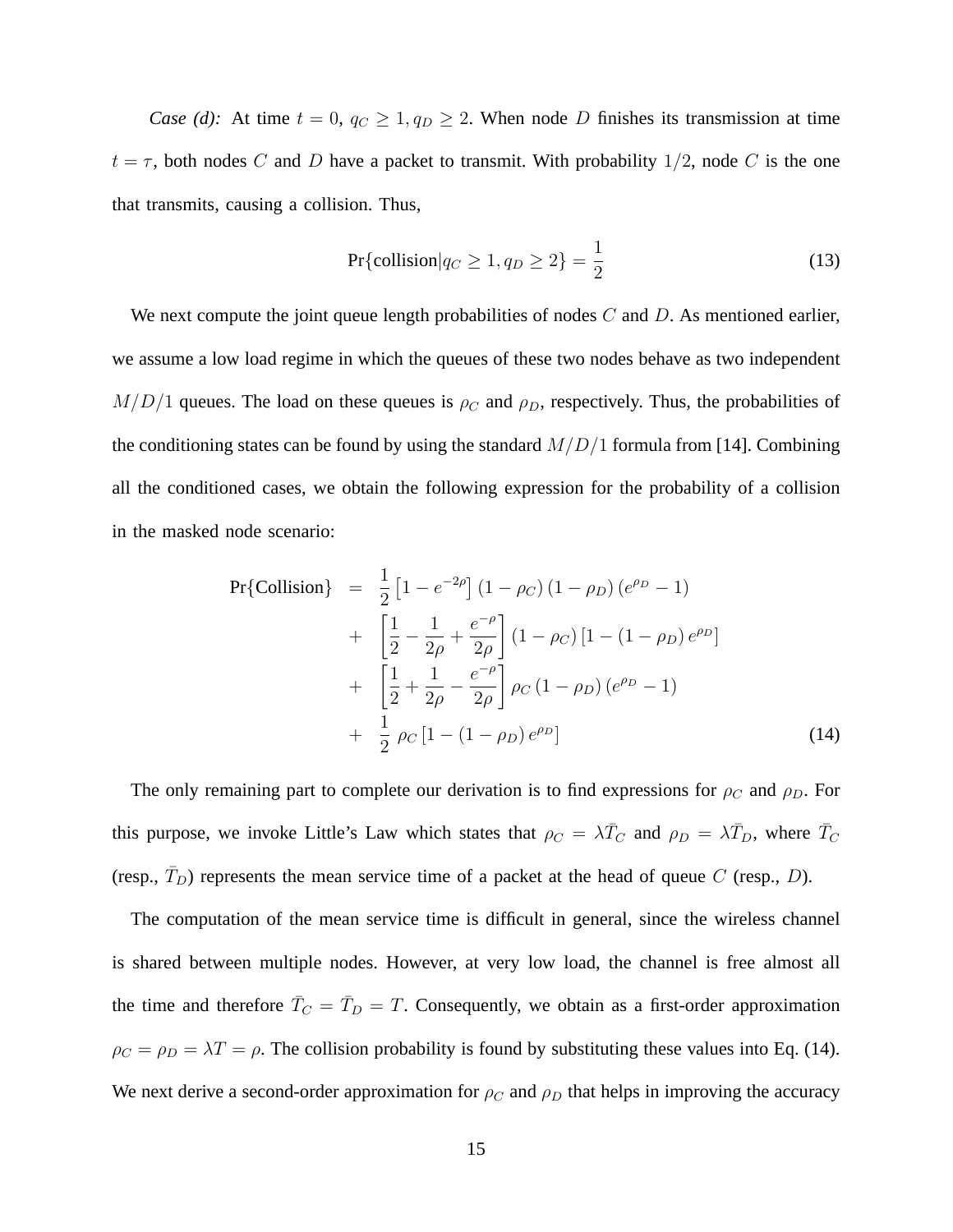of the analysis at moderate load.

*3) Second Order Approximation of the Queue Length Probabilities:* In this section, we refine the analysis of the packet collision probability in the masked node scenario by deriving secondorder approximations for  $\rho_C$  and  $\rho_D$ , the load on queues C and D respectively. We first remind that any analytic function  $f(x)$  can be expanded about  $x = 0$  in the form of a MacLaurin (Taylor) series

$$
f(x) = a_0 + a_1 x + a_2 x^2 + \dots = \sum_{i=0}^{\infty} a_i x^i.
$$
 (15)

The polynomial  $f^{(n)}(x) = \sum_{i=0}^{n} a_i x^i$  is called the *n*-th order approximation of  $f(x)$ . We will also use the standard asymptotic notations  $g(x) = o(x^n)$  if  $\lim_{x\to 0} g(x)/x^n = 0$ , and  $g(x) = 0$  $\Theta(x^n)$  if  $K_1 < \lim_{x\to 0} g(x)/x^n < K_2$ , where  $K_1$  and  $K_2$  are positive constants.

We denote by  $\bar{T}_C^{(n)}$  $C^{(n)}$  and  $\bar{T}_{D}^{(n)}$  the *n*-th order approximation about  $\rho = 0$  of the mean service time at the queues of node C and D respectively. Similarly,  $\rho_C^{(n)}$  $\mathcal{C}^{(n)}$  and  $\rho_D^{(n)}$  represent the *n*-th order approximation of the load (utilization) at each of these queues.

Our derivation is based on an iterative procedure  $[15]$ . We compute the *n*-th order approximation of the service times  $\bar{T}^{(n)}$  based on the *n*-th order approximation of the queue utilization  $\rho^{(n)}$ . Then, using Little's Law, we derive  $\rho^{(n+1)}$  from  $\overline{T}^{(n)}$ , and repeat the procedure.

As explained in Section III-B.2, when  $\rho \rightarrow 0$  all the queues in the system behave as independent queues with deterministic service time T. Thus, we have  $\bar{T}_C^{(0)} = \bar{T}_D^{(0)} = T$ . From Little's Law, we then obtain  $\rho_C^{(1)} = \rho_D^{(1)} = \rho$ .

Our next step is to compute a first-order approximation for the mean service time at queues  $C$ and  $D$ . We note that we need only to take into consideration events that occur with probability  $\Theta(1)$  or  $\Theta(\rho)$ . Consider the system that consists of the queues of nodes A, C and D (node B does not have *DATA* packets to transmit). From our first-order approximation of the queue utilization,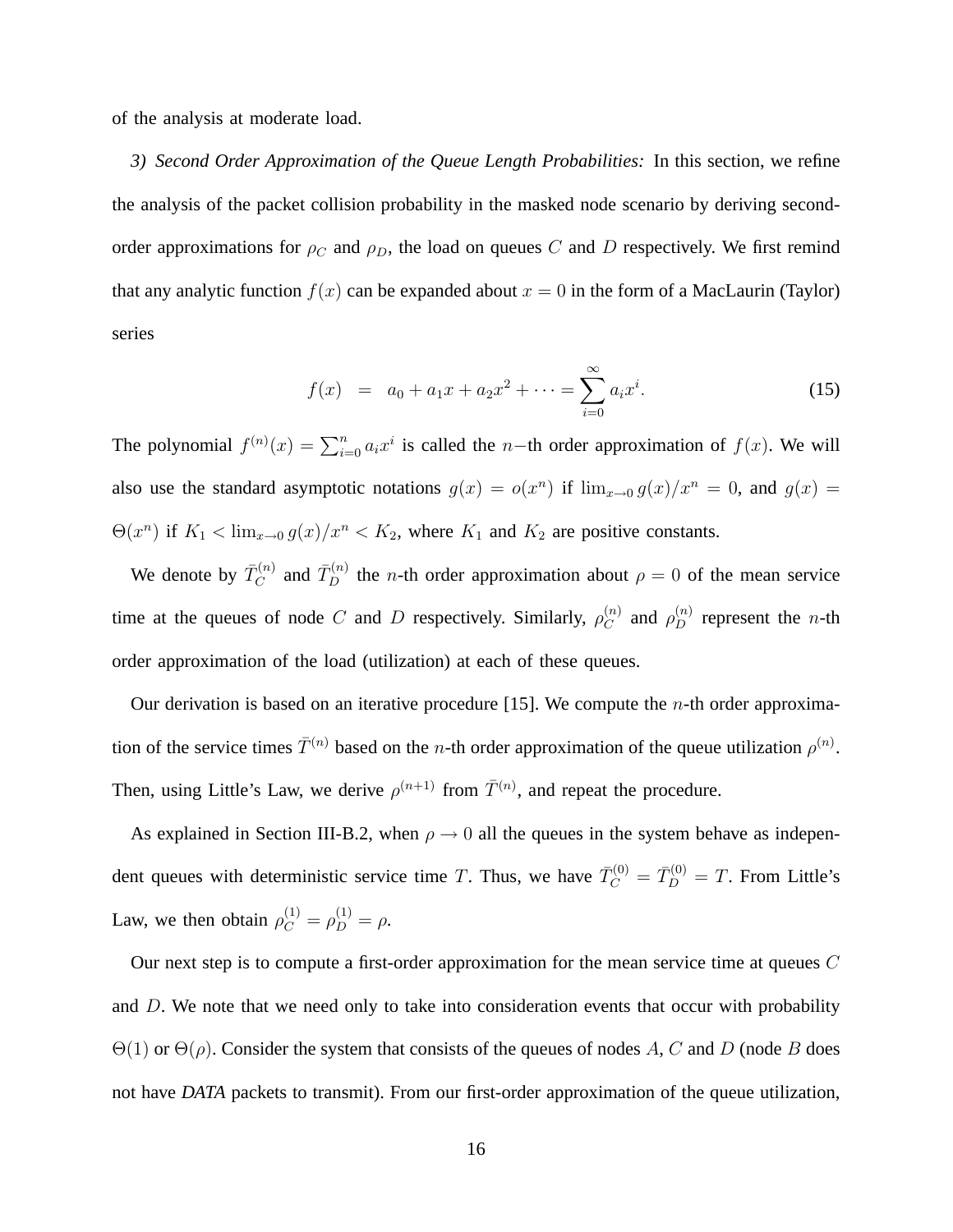the steady-state probabilities of each queue correspond to those of an independent  $M/D/1$  queue with load  $\rho$ . Thus, the probability that, at a random point of time, there is more than one packet in the system is  $o(\rho)$ . At the instant of a new packet arrival to nodes C or D we therefore have to account only for the four following events<sup>4</sup>:  $H_1$ : All queues are empty;  $H_2$ : Queue A contains one packet under transmission;  $H_3$ : Queue C contains one packet under transmission;  $H_4$ : Queue  $D$  contains one packet under transmission.

We can then compute the first order approximation of the mean service time by conditioning on these events, i.e.,

$$
\bar{T}_C^{(1)} = E[T_C^{(1)}|H_1] \Pr\{H_1\} + E[T_C^{(1)}|H_2] \Pr\{H_2\} + E[T_C^{(1)}|H_3] \Pr\{H_3\} + E[T_C^{(1)}|H_4] \Pr\{H_4\}.
$$
\n(16)

The first order approximation of the mean service time at queue  $D$  can be computed similarly.

Since the queues behave quasi-independently, the probabilities of the conditioning events can be expressed as follows:

$$
\Pr\{H_1\} = 1 - 3\rho + o(\rho) \tag{17}
$$

$$
\Pr\{H_2\} = \Pr\{H_3\} = \Pr\{H_4\} = \rho + o(\rho). \tag{18}
$$

We next compute the conditional expectations appearing in Eq. (16). We recall that the service time extends from the point when a packet reaches the head of queue until the packet's transmission is completed. If the system is empty when a new packet arrives to node  $C$  (event  $H_1$ ), then the service time is simply T. Therefore,  $E[T_C^{(1)}]$  $\binom{N^{(1)}}{C}$   $[H_1] = T$ . Now consider the case where node A is transmitting when node C's packet arrives (event  $H_2$ ). In that case, node C's packet needs first to wait for the residual time of the packet transmission at node A, the average

<sup>4</sup>Note that due to the PASTA (Poisson Arrivals See Time-Average) property, packet arrivals see the system in the same state as at any random point of time.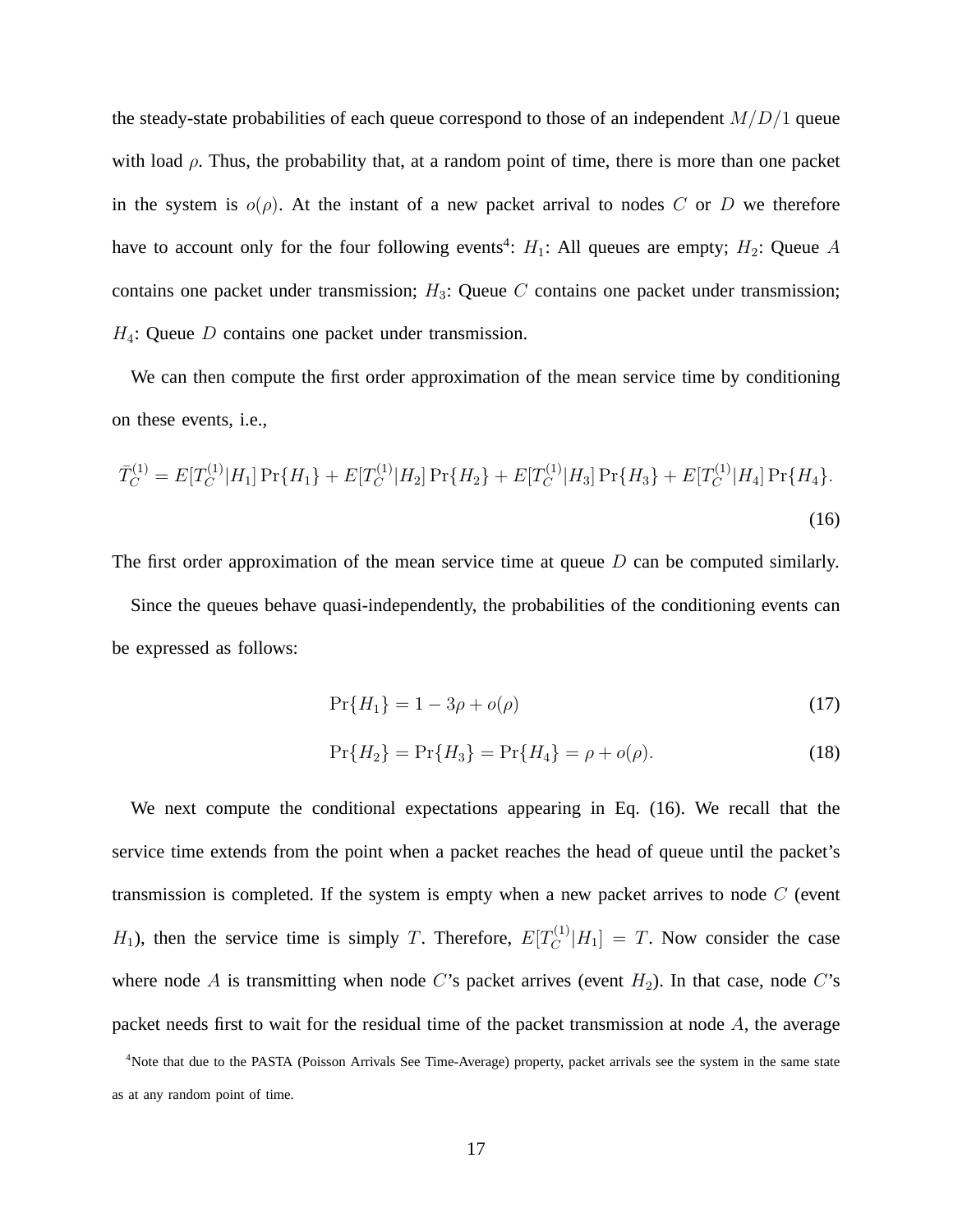of which is  $T/2$ . The probability of any packet arrival to the system during this residual time is  $\Theta(\rho)$ . This event can be ignored since  $Pr\{H_2\}$  is already itself on the order of  $\Theta(\rho)$ . Thus, once node A completes its transmission, node C will immediately transmit its packet, and we obtain  $E[T_C^{(1)}]$  $|C|^{(1)}|H_2| = 3T/2$ . A similar argument holds when a packet arrives to node C while node D is transmitting (event  $H_4$ ). Hence,  $E[T_C^{(1)}]$  $|C|^{(1)}|H_4] = 3T/2$ . The last case is when a packet arrival to node  $C$  needs to wait in the queue of that node (event  $H_3$ ). Since queueing is not part of the service time, we simply have  $E[T_C^{(1)}]$  $\binom{[1]}{C}$   $[H_3] = T$ . Note that the probability of any packet arrival to the system while the packet is queued at node C is again  $\Theta(\rho)$ .

The derivation of the conditional expectations for the mean service time at node  $D$  is very similar. The only subtle difference is for event  $H_2$ . In that case, we have  $E[T_D^{(1)}|H_2] = T$ , because nodes A and D do not interfere and can transmit simultaneously. The remaining expressions are as follows:  $E[T_D^{(1)}|H_1] = E[T_D^{(1)}|H_4] = T$  and  $E[T_D^{(1)}|H_3] = 3T/2$ .

Substituting the above derived expressions for the conditional expectations and conditioning probabilities into Eq. (16), we get

$$
\bar{T}_C^{(1)} = T(1+\rho); \qquad \bar{T}_D^{(1)} = T(1+\frac{\rho}{2}). \tag{19}
$$

Finally, using Little's Law, we obtain the following second-order approximation for the queue load at nodes  $C$  and  $D$ :

$$
\rho_C^{(2)} = \lambda \bar{T}_C^{(1)} = \rho + \rho^2 \tag{20}
$$

$$
\rho_D^{(2)} = \lambda \bar{T}_D^{(1)} = \rho + \frac{\rho^2}{2}.
$$
\n(21)

A refined, second-order approximation for the packet collision probability is obtained by substituting  $\rho_C^{(2)}$  $C^{(2)}_{C}$  and  $\rho_D^{(2)}$  into Eq. (14). In Section IV, we show that this refined expression predicts very well the packet loss probability measured in real experiments.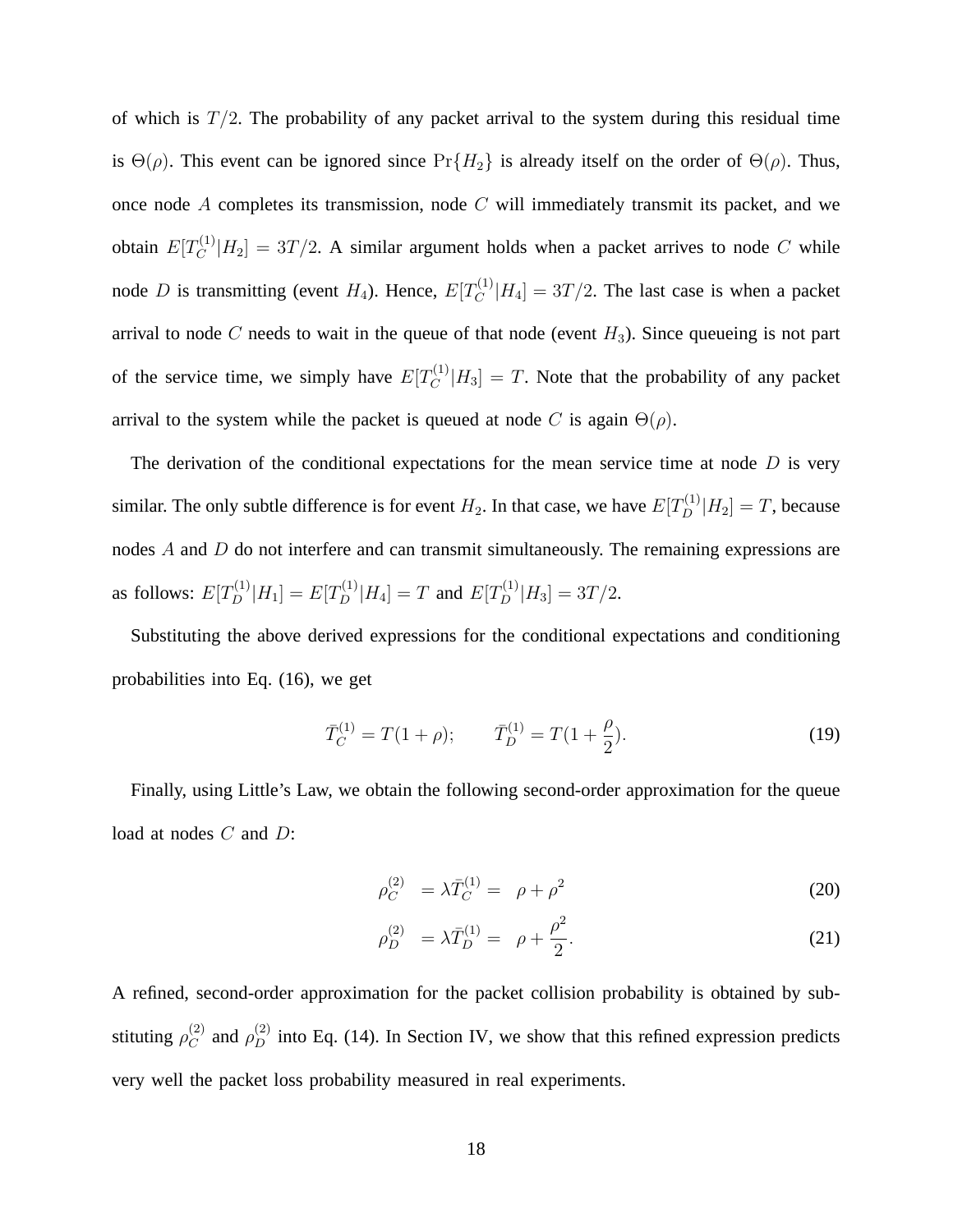

Fig. 4. Joint queue-length probabilities at nodes C and D: Comparison between analytical and simulation results as a function of the traffic load.

We further validate this second-order analysis through simulations. We remind that the analysis approximates the joint distribution of the queue length at node  $C$  and  $D$  by those of two independent  $M/D/1$  queues (it is worth emphasizing that our approximated analysis does not assume that the service time is deterministic but rather that the queue-length distribution of an  $M/D/1$  queue can closely approximate the actual queue-length distribution). Fig. 4 compares the analytical and simulation results obtained for the steady state probabilities of the four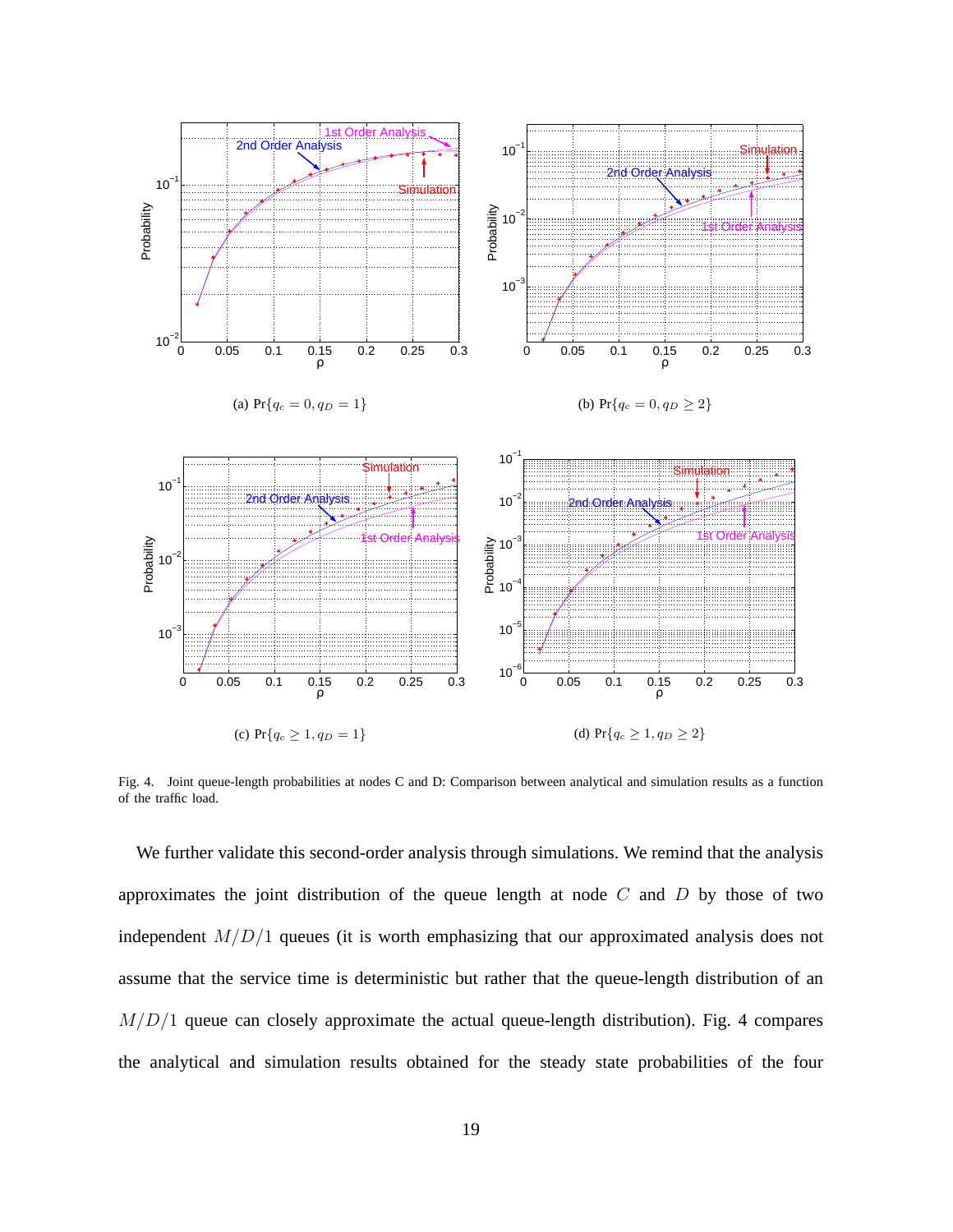conditioning states of queues C and D at time  $t = 0$  (see Section III-B.2 and also note the different y-axis scale in each figure). From the figure, it is clear that both the first and the second-order approximations perform well as  $\rho \rightarrow 0$ , although the second-order approximation is more accurate at moderate values of  $\rho$ , as expected. The largest discrepancy is observed for case (d), i.e., for the state  $\{q_c \geq 1, q_D \geq 2\}$ . However, at low and moderate load, the probability that the system is in this state is relatively low compared to the other states.

In the next section, the first-order and second-order expressions derived for the collision probability are compared with experimental results obtained on a real wireless network.

## IV. EXPERIMENTAL RESULTS

We designed and performed two suites of experiments on an actual wireless ad hoc network. In the first suite, we measure the packet collision probability in several different test cases to assess the existence and importance of the masked node problem in wireless LANs. In the second suite, we obtain experimental results for the packet collision probability as a function of the traffic load, under the same network configurations used in Section III-B for the analysis of the hidden and masked nodes.

### *A. Experiment design*

The equipment consisted of four laptop computers running RedHat Linux 8.0. Each laptop was equipped with a Cisco Aironet 350 IEEE 802.11b PCMCIA card. The laptops, denoted by the letters A, B, C and D, were arranged according to the configuration shown in Figure 5. In this setup, each laptop could only receive packets or sense the carrier from immediate neighbors. This was done by shielding the wireless LAN cards on nodes A and D which ensures adequate power reception from neighbors but isolates non-neighbors. An alternate way to create the specified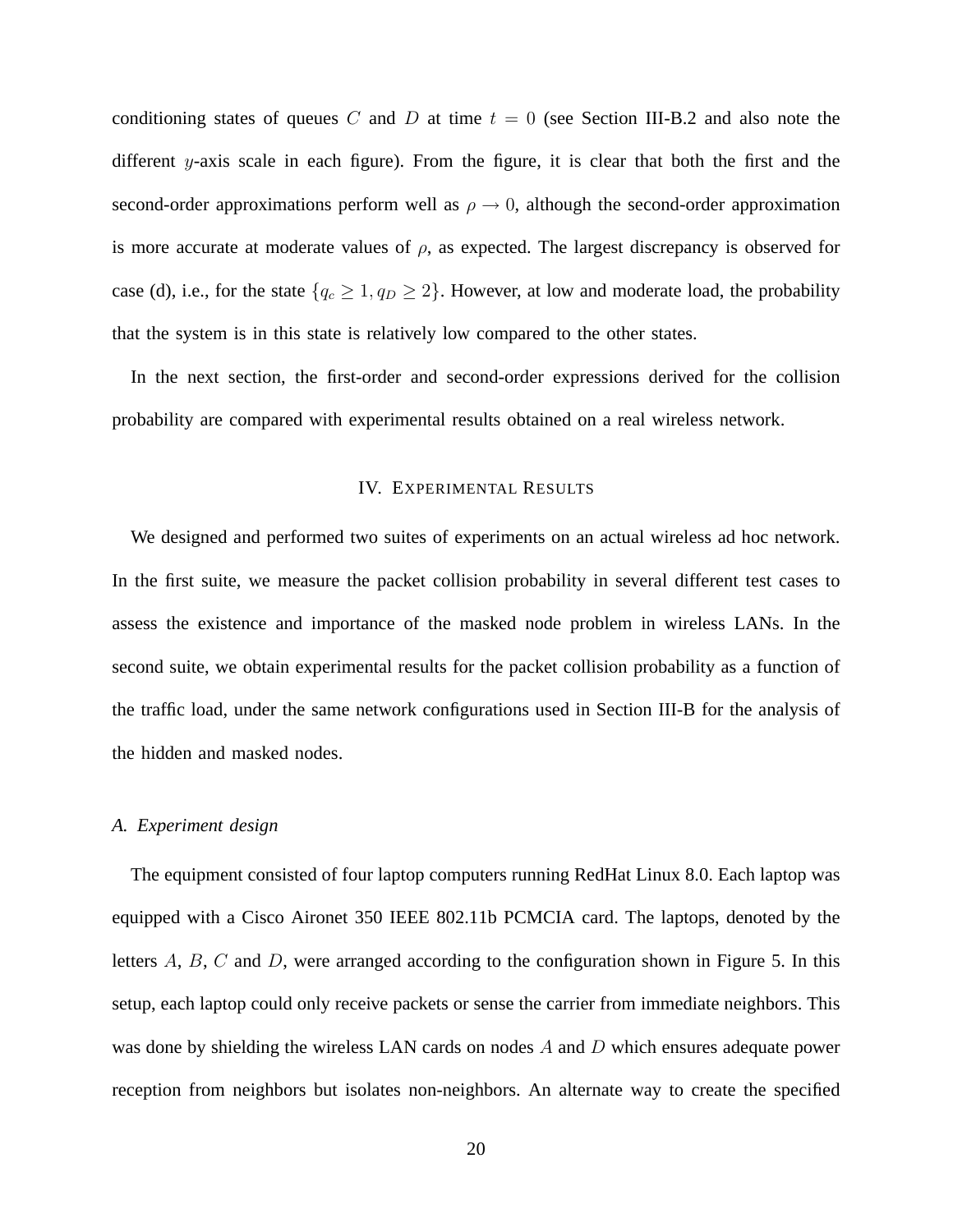

(a) Logical network topology



(b) Physical configuration

Fig. 5. Experimental setup

topology is to place the nodes on separate floors of a building. This way, the nodes separated by a single floor can have strong connections while nodes separated by two or more floors are effectively isolated from one another.

In order to provide clear evidence of the masked node problem, we considered the following five scenarios:

- a) **Point-to-Point**: Node A transmits to node B without *RTS*/*CTS*-protection; other nodes do not transmit.
- b) **Hidden node**: Node A transmits to node B without *RTS*/*CTS*-protection; node C (the hidden node) transmits to node *D* without *RTS/CTS*-protection; node *D* does not transmit.
- c) **Hidden node with** *RTS*: Node A transmits to node B with *RTS*/*CTS*-protection; node C transmits to node D with *RTS*/*CTS*-protection; node D does not transmit.
- d) **Masked node**: Node A transmits to node B with *RTS*/*CTS*-protection; node C (the masked node) transmits to node D with *RTS*/*CTS*-protection; node D transmits broadcast packets.
- e) **Control**: Node A transmits to node B without *RTS*/*CTS*-protection; node C does not transmit; node D transmits broadcast packets.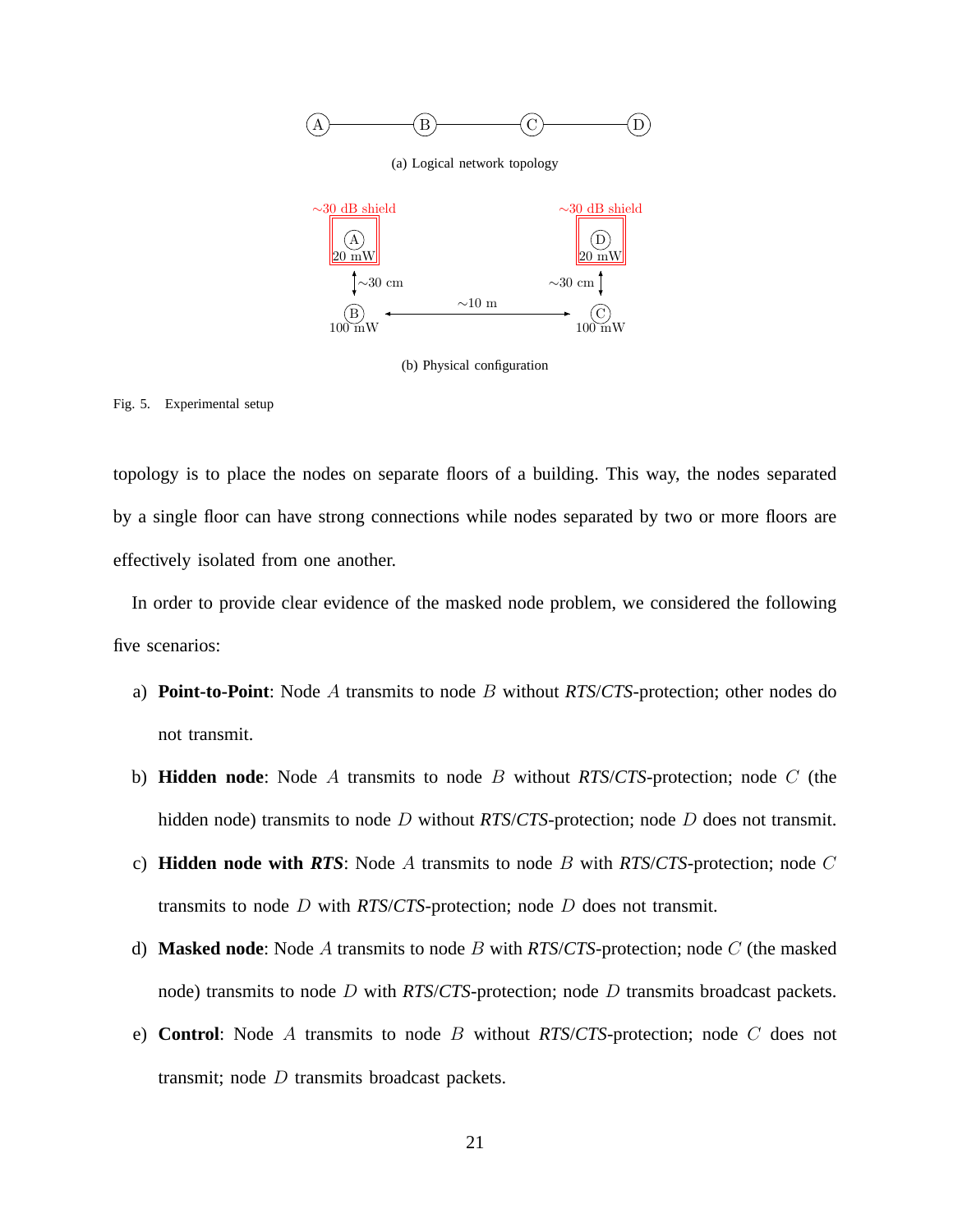

(a) Point-to-point: A transmits to B without *RTS*/*CTS*.

$$
\textcircled{A}_{\overline{\text{DATA}}} \longrightarrow \textcircled{A}_{\overline{\text{ACK}}} \textcircled{B} \longrightarrow \textcircled{C}_{\overline{\text{DATA}}} \longrightarrow \textcircled{A}_{\overline{\text{ACK}}} \textcircled{D}
$$

(b) Hidden node: A transmits to B and C transmits to D; neither use *RTS*/*CTS*.

$$
\underbrace{\text{A}}_{\overline{\text{RTS}}^{\bullet}} \longrightarrow \underbrace{\underbrace{\text{CTS}}_{\text{GTS}} \text{B}}_{\overline{\text{ACK}}} \longrightarrow \underbrace{\text{C}}_{\overline{\text{BATS}}^{\bullet}} \longrightarrow \underbrace{\text{CTS}}_{\overline{\text{ACK}}} \text{D}
$$

(c) Hidden node with *RTS*: A transmits to B and C transmits to D; both use *RTS*/*CTS*.



(d) Masked node: A transmits to B and C transmits to D; both use *RTS*/*CTS*; D broadcasts.



(e) Control: A transmits to B without *RTS*/*CTS* and D broadcasts.

Fig. 6. The five test cases of our experiments.

The test cases are outlined graphically in Figure 6. In all cases, the reference traffic stream is from node A to node B. Case (a) is used to test the quality of this link without the use of an *RTS*/*CTS* exchange. Case (b) is the hidden node case without the protection of an *RTS*/*CTS* exchange, as analyzed in Section III-B. Since node  $C$  cannot effectively sense the transmission of node A, it is a hidden node. In case (c), we test the same configuration, but with *RTS*/*CTS* exchange which is supposed to solve the hidden node problem. Case (d) is the masked node case analyzed in Section III-B, where  $C$  represents the masked node. Finally, case (e) is a control experiment, which ensures that the experimental results truly represent the impact of masked nodes. We note that having node  $D$  broadcast packets is essentially equivalent to having node  $D$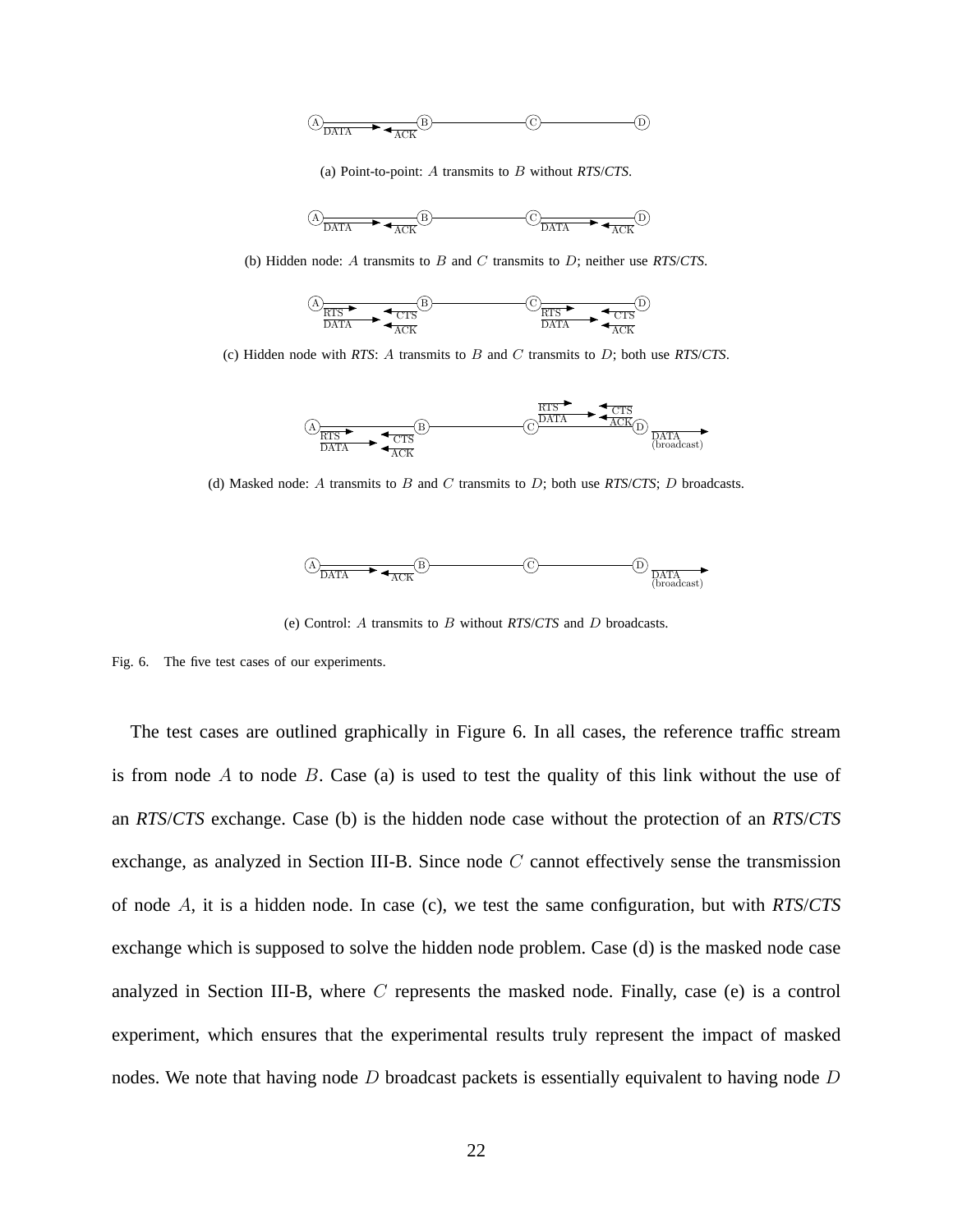exchange packets with a fifth node  $E$ , as long as the channel error rate between the two nodes is low and the size of control packets is negligible compared to that of *DATA* packets. Both conditions hold in our analysis and experiments.

The link performance between node  $A$  and node  $B$  was determined by measuring the number of data packets transmitted for which no acknowledgment was received  $(N_{noACK})$  and measuring the total number of data packets transmitted  $(N_{all})$ . The ratio  $N_{noACK}/N_{all}$  is called the *fraction of unreplied ACK*, or more simply just the packet error rate. This quantity corresponds to the *DATA* packet collision probability, if no *ACK* packet is lost (which is typically the case, since *ACK* packets are very short). Note that when an *RTS*/*CTS* exchange is not successful, this event is not captured since no data packet is generated in that case. The measurements were derived from those reported by the card in its statistics resource identifier (RID) as Tal.NoAck and Tal.RxAck (fields 12 and 14) as follows:  $N_{noACK} =$  Tal.NoAck and  $N_{all} =$  Tal.NoAck + Tal.RxAck. [16]

In all test cases, *DATA* packets are generated following an homogeneous Poisson arrival process. The size of each packet is fixed. The packet generation is performed by a Java program which creates UDP packets for transmission by the card. Therefore, the only retransmissions are those attempted by the cards at the MAC level: there are no transport-level acknowledgments or retransmissions. The relevant configuration parameters are presented in Table I(a). Channel 6 was chosen as it provided the channel with the least interference. The beacon interval was increased in order to minimize collision events between the Poisson traffic flows and beacons.

## *B. Results*

We performed the first suite of tests with a packet size of 1500 bytes and a 20 packet per second average transmission rate for all data streams. This represents a net data rate of 240 kb/s between transmitting nodes, not including framing overhead and control packets. Hence, when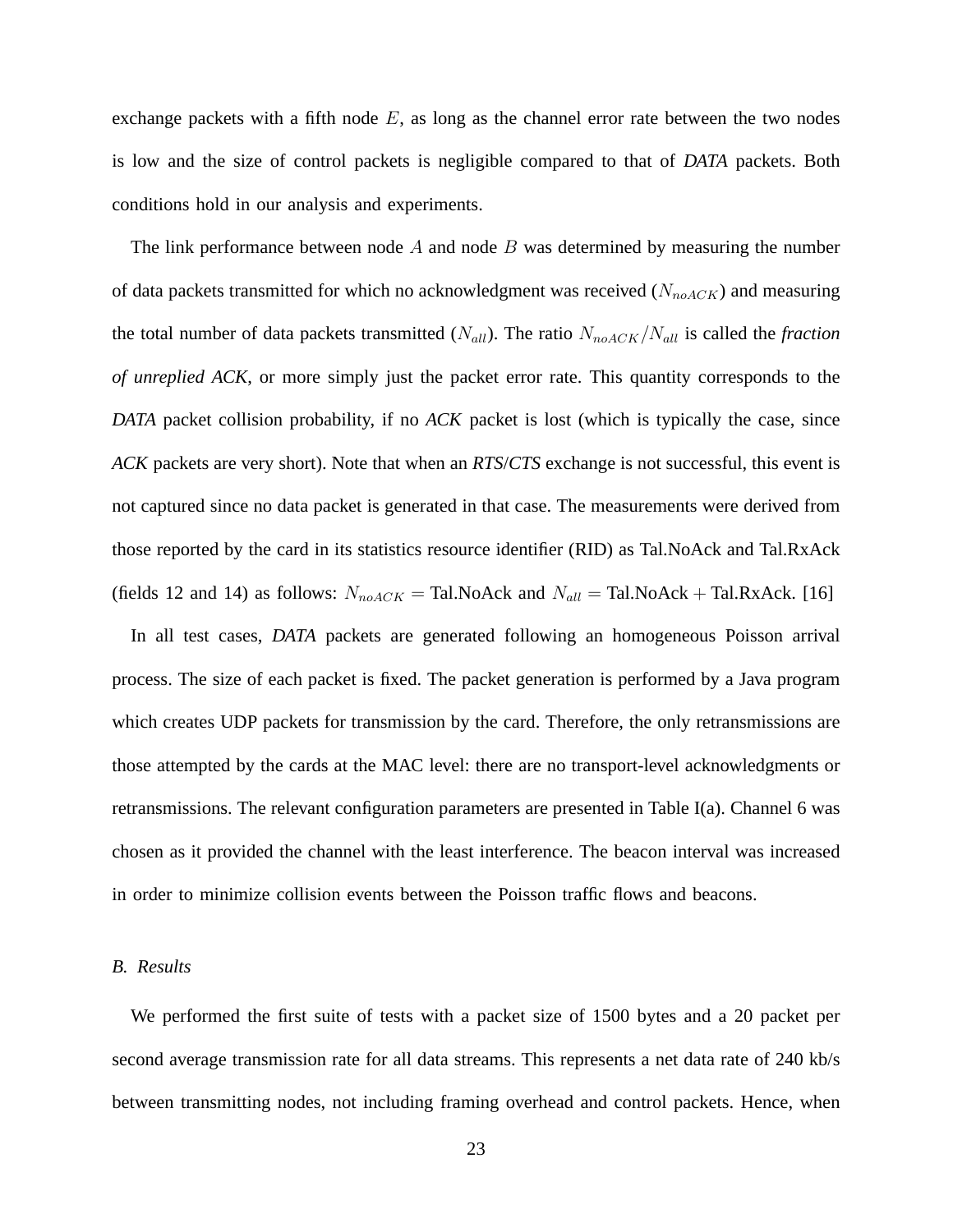both node A and node C are transmitting, the net load at node B is about  $48\%$  of the nominal data rate of the receiver. Each test case was evaluated in ten separate runs, and each test run was stopped when 3000 acknowledged packets were transmitted from node A to node B.

The results are summarized in Figure 7. The baseline quality of the link between node A and node  $B$  is established by the point-to-point tests shown in Figure 6(a). For this case, the measured packet error rate ranged from 0.48% to 0.93% with a mean of 0.73%. Thus, the quality of the link is excellent and few packets are lost due to bit errors.

In the hidden node scenario (Figure 6(b)), node A is transmitting a traffic stream to node B and node  $C$  is interfering with this data since it is transmitting to node  $D$ . Neither uses an *RTS*/*CTS* exchange to protect its transmissions, and neither node can sense the transmissions of the other. In such a scenario, the measured packet error rates becomes very high, ranging from 40.0% to 45.4% with a mean of 43.4%

Hidden node mitigation is tested in the scenario shown in Figure 6(c). Both nodes A and C now protect their transmissions by sending an *RTS* and waiting for a *CTS* response. We obtain an error rate of about 0.78%, very similar to the range observed in the point-to-point case. This clearly demonstrates the effectiveness of the *RTS*/*CTS* exchange in eliminating collisions and hence packet errors.

The masked node case is tested as shown in Figure  $6(d)$ . Nodes A and C are transmitting to nodes B and D respectively and are protecting their transmissions using an *RTS*/*CTS* exchange. However, node  $D$  is now transmitting broadcast packets. Therefore, during a packet transmission from node D, node C is prevented from hearing any traffic from node B. Thus, node C is a masked node and will create packet collisions as previously discussed. The result is shown in Figure 7; the average packet error rate for this masked node case is 13.0%, with error rates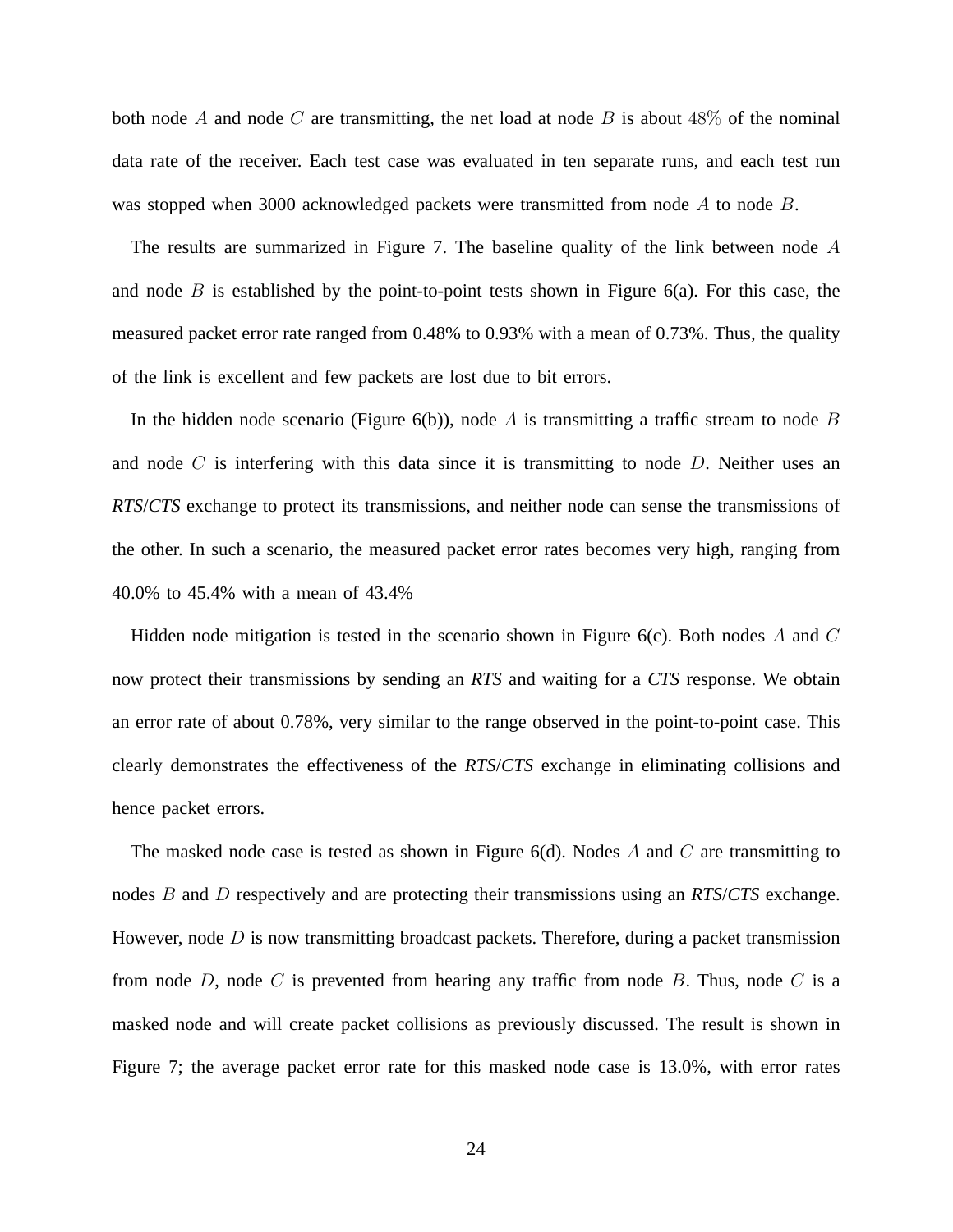

Fig. 7. Experimental results for the packet error rate in each test case. Each case is evaluated using ten separate runs.

measured in individual runs ranging from 12.1% to 13.6%. This is more than an order of magnitude increase over the packet error rate for the "protected" hidden node case. This clearly demonstrates that *RTS*/*CTS* exchanges fail to eliminate a significant amount of packet collisions, and that the failure in this case is due to the presence of masked nodes.

The control experiment, shown in Figure 6(e), is included to verify that the marked increase in the packet error rate is due to transmissions by the masked node  $C$ , and not due to transmissions by the broadcasting node D. This is indeed the case since the measured error rate (mean 0.80%) in this experiment is almost identical to the rate in the point-to-point experiment.

In the second suite of experiments, we focus on the effect of the traffic load on the packet error rate in the hidden node scenario (Figure  $6(b)$ ) and the masked node scenario (Figure  $6(d)$ ). We recall that the load  $\rho$  is defined as the product of the arrival rate with the service time. We increase the load by correspondingly increasing the packet arrival rate of the Poisson process (the packet size is kept fixed). Each test case is evaluated in three separate runs for each load value,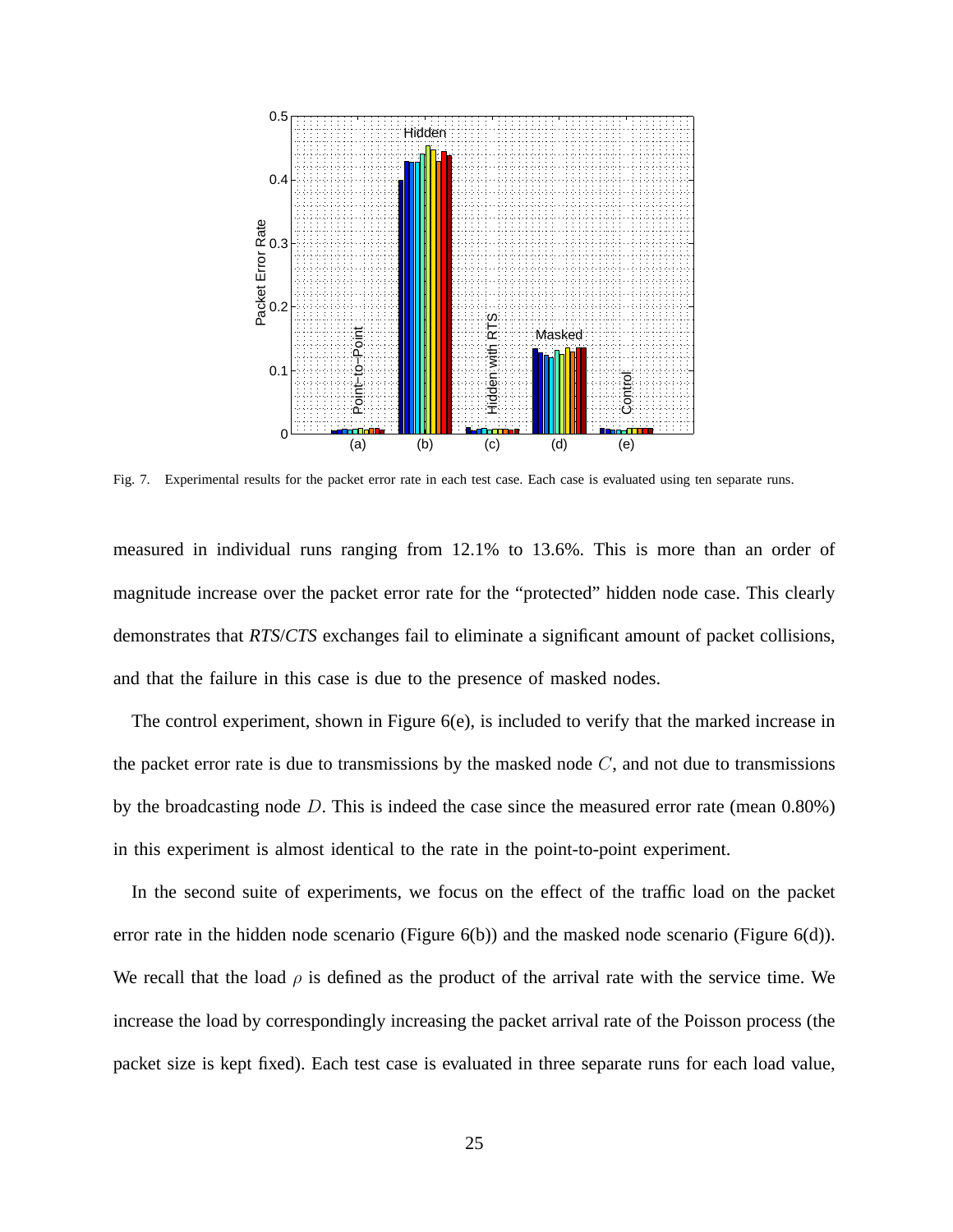

Fig. 8. Packet error rate versus load for the hidden node case and masked node case. Each case is evaluated using three separate runs.

and each test run is stopped when 3000 acknowledged packets are transmitted from node A to node B.

Figure 8 depicts the experimental results together with the analytical values derived in Section III-B and III-B.3. The expression for the packet error rate in the hidden node case is given by Eq. (4). For the masked node case, the expression for the packet error rate is given by Eq. (14). For the first-order analysis, we use  $\rho_C = \rho_D = \rho$ . For the second-order analysis, we use  $\rho_C = \rho + \rho^2$  and  $\rho_D = \rho + \rho^2/2$  (see Eqs. (20) and (21)).

We observe that the measured packet error rates in the hidden node case is significant, even at low load. The *RTS*/*CTS* mechanism helps in mitigating the problem. However, the results for the masked node case show that this mechanism is still insufficient in preventing a substantial amount of packet loss.

As expected, our simple analysis of the hidden node somewhat underestimates the actual value of the packet collision probability, although it captures the right order (see explanation in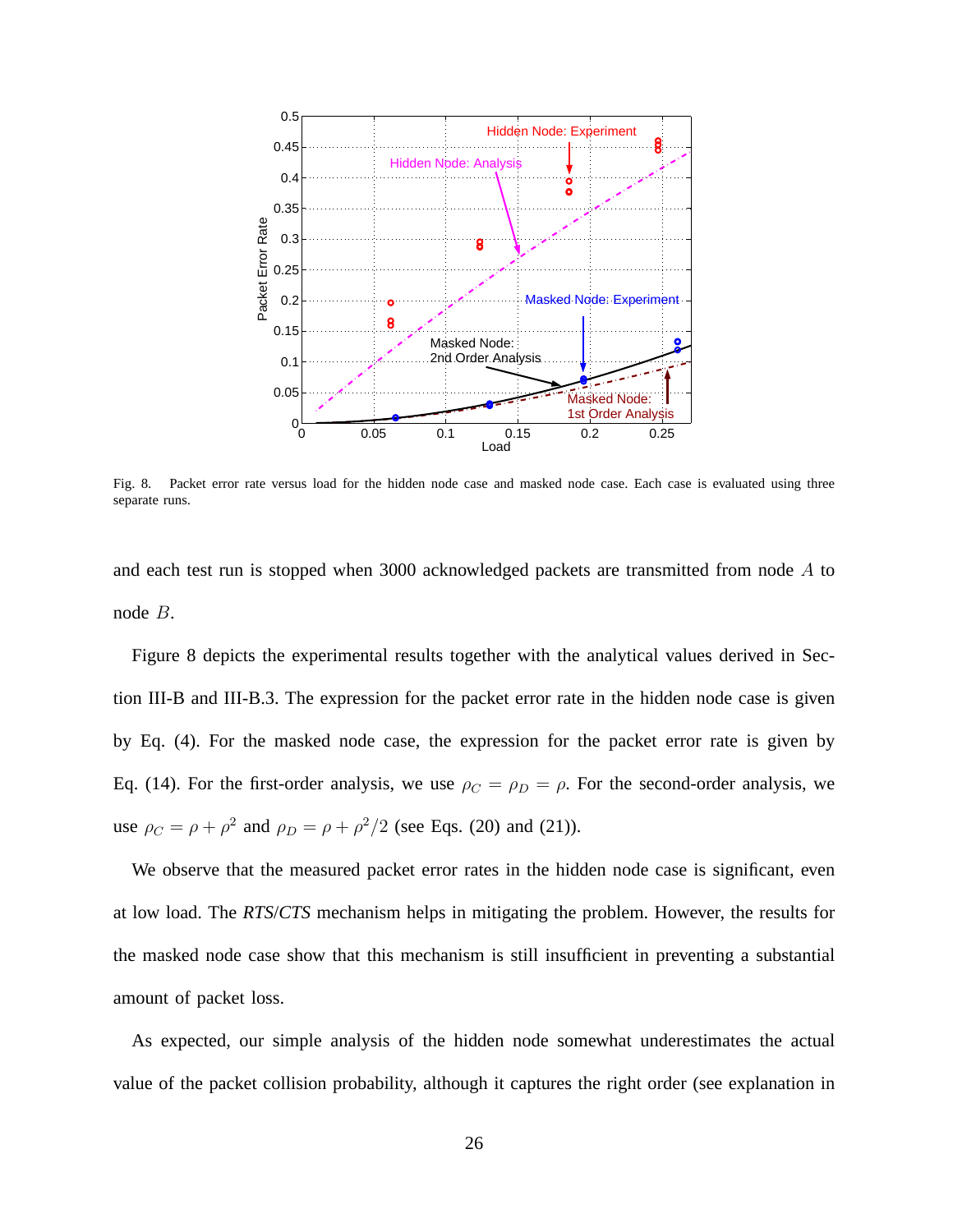Section III-B). On the other hand, our analysis of the masked node agrees very well with the measured data. In particular, the second-order analysis exhibits remarkable accuracy over the entire range of traffic load values used in our experiments.

## V. LARGE NETWORK SIMULATION

In the previous sections, we have presented both analytical and experimental evidences that masked nodes can lead to significant packet loss. An extension of our analysis to networks of arbitrary topology does not appear immediate. Therefore, we use simulation to quantify the impact of masked nodes on a large IEEE 802.11 ad hoc wireless network. Furthermore, the simulations enable us to evaluate the impact of masked nodes on other important performance metrics, such as throughput and delay.

## *A. Simulation Models*

We have developed a discrete event simulator in MATLAB [17]. The simulator simulates a two-dimensional network. We assume that every node transmits with the same power in the same channel, all transmissions experience the same path loss vs. distance profile, and each node has the same antenna gain and receiver sensitivity. Thus, the range of each node is the same (called the *footprint*) and chosen to be 5 units of distance. If, for instance, 1 unit of distance corresponds to 100 m, then the range of each node is 500 m. A receiver decodes a packet if and only if the packet does not overlap with any other packet transmitted by a node within its range. The propagation delay is assumed to be negligible. Thus, every node within a sender's footprint senses a busy channel immediately after the transmission begins. Nodes are also static. These simulation settings allow us to separate the effects of masked nodes from other causes of packet collisions, such as channel fading, propagation delay, and mobility.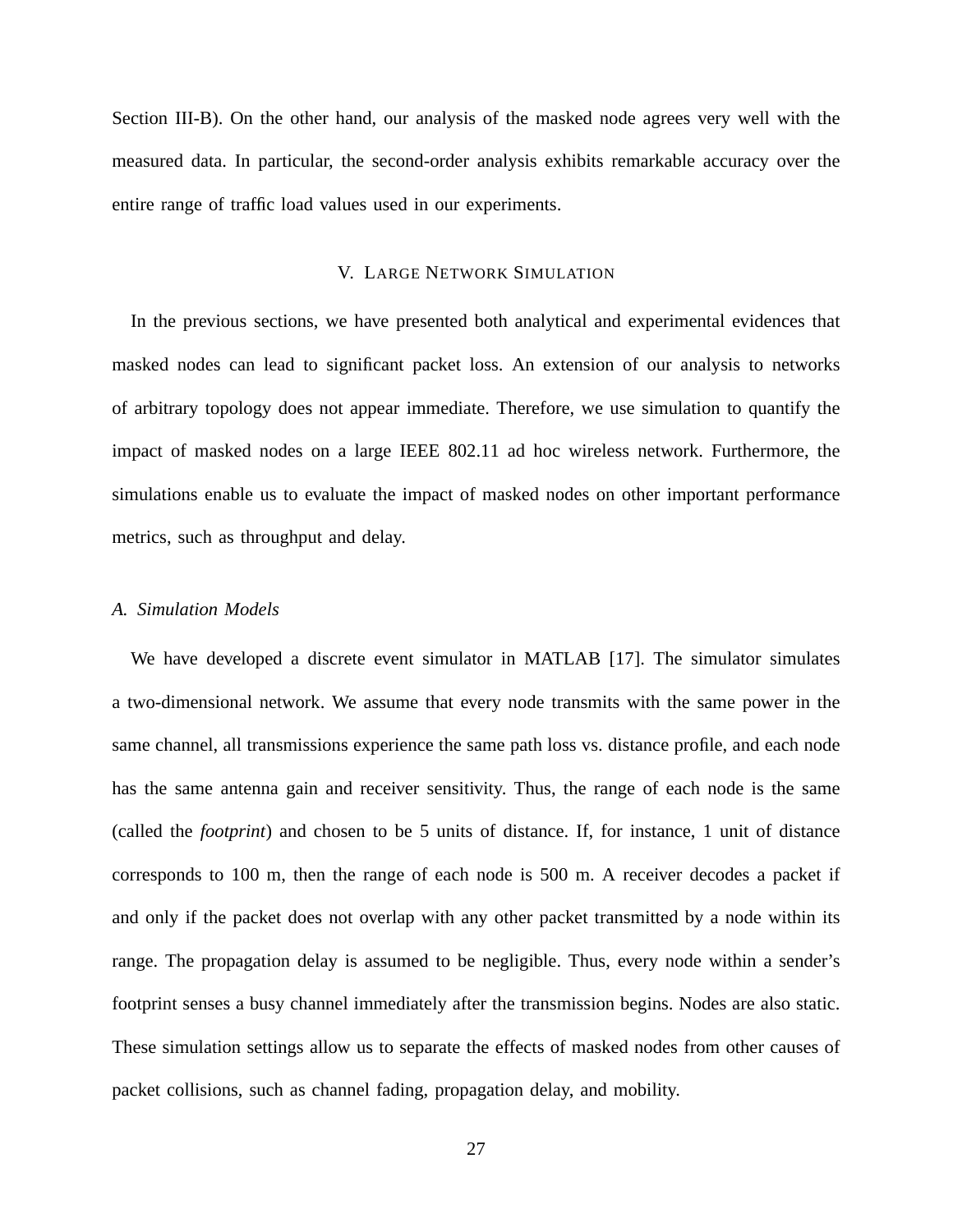| Mode                           | Ad hoc                    | Data rate                | 1 Mbps                 |
|--------------------------------|---------------------------|--------------------------|------------------------|
| Channel                        | 6                         | Preamble length          | 144 $\mu$ s            |
| Data rate                      | 1 Mb/s only               | <b>PLCP</b> Header       | $48 \ \mu s$           |
| Power mode                     | Constantly awake          | RTS size                 | 20 Byte                |
| Beacon interval                | 993.3 ms                  | CTS size                 | 14 Byte                |
| DATA size                      | 1500 Byte                 | DATA size                | 2300 Byte              |
| Short retry limit              | 16                        | <b>ACK</b> size          | 14 Byte                |
| Long retry limit               | 16                        | <b>SIFS</b>              | $10 \mu s$             |
| RTS Threshold                  | 10 or 2300                | <b>DIFS</b>              | $50 \ \mu s$           |
| <b>Fragmentation Threshold</b> | 2312                      | <b>Backoff Slot_time</b> | $20 \ \mu s$           |
| Transmit power                 | See Fig. 5                | turnaround_time          | $4 \mu s$              |
| Scan mode                      | Active                    | $CW$ $min$               | 31                     |
| Probe delay                    | 3.036 ms                  | $CW\_max$                | 1023                   |
| Probe Energy timeout           | 3.036 ms                  | LongRetryLimit           | 7                      |
| Card Type                      | Cisco Aironet 350         | Radio Range              | 5 unit                 |
| Firmware Version               | 4.25.23                   | Node Density             | 10 nodes per footprint |
| <b>Operating System</b>        | TМ<br>8.0<br>Redhat Linux | Network Size             | 900 unit $^2$          |

(a) Key experiment parameters

(b) Key simulation parameters.

#### TABLE I

PARAMETER TABLES FOR EXPERIMENT AND SIMULATION

The network is a  $30 \times 30$  unit<sup>2</sup> area. The *node-density* of the network,  $\eta$ , is defined to be the average number of nodes per footprint. We set  $\eta = 10$  and hence the network contains 115 nodes. The nodes are initially distributed over an uniform grid and then the coordinate of each node is perturbed by a Gaussian distributed random number with zero mean and 0.5 variance. Figure 9(a) shows the resultant network. In order to avoid edge effects, we use a wrap-around topology in both the  $x$  and the  $y$  directions. The same network configuration has been used in all our simulations in order to avoid fluctuations in the simulation outcomes resulting from topology changes. Each node in this network independently generates a traffic of fixed-size packets. Packets at each node are generated independently according to a Poisson process with average rate  $\lambda$ . The *normalized load* on the network  $\bar{\rho}$  is defined to be the average load per footprint, i.e.,  $\bar{\rho} = \lambda \times T \times \eta$ , where  $T = 19.4$  ms is the time to complete a communication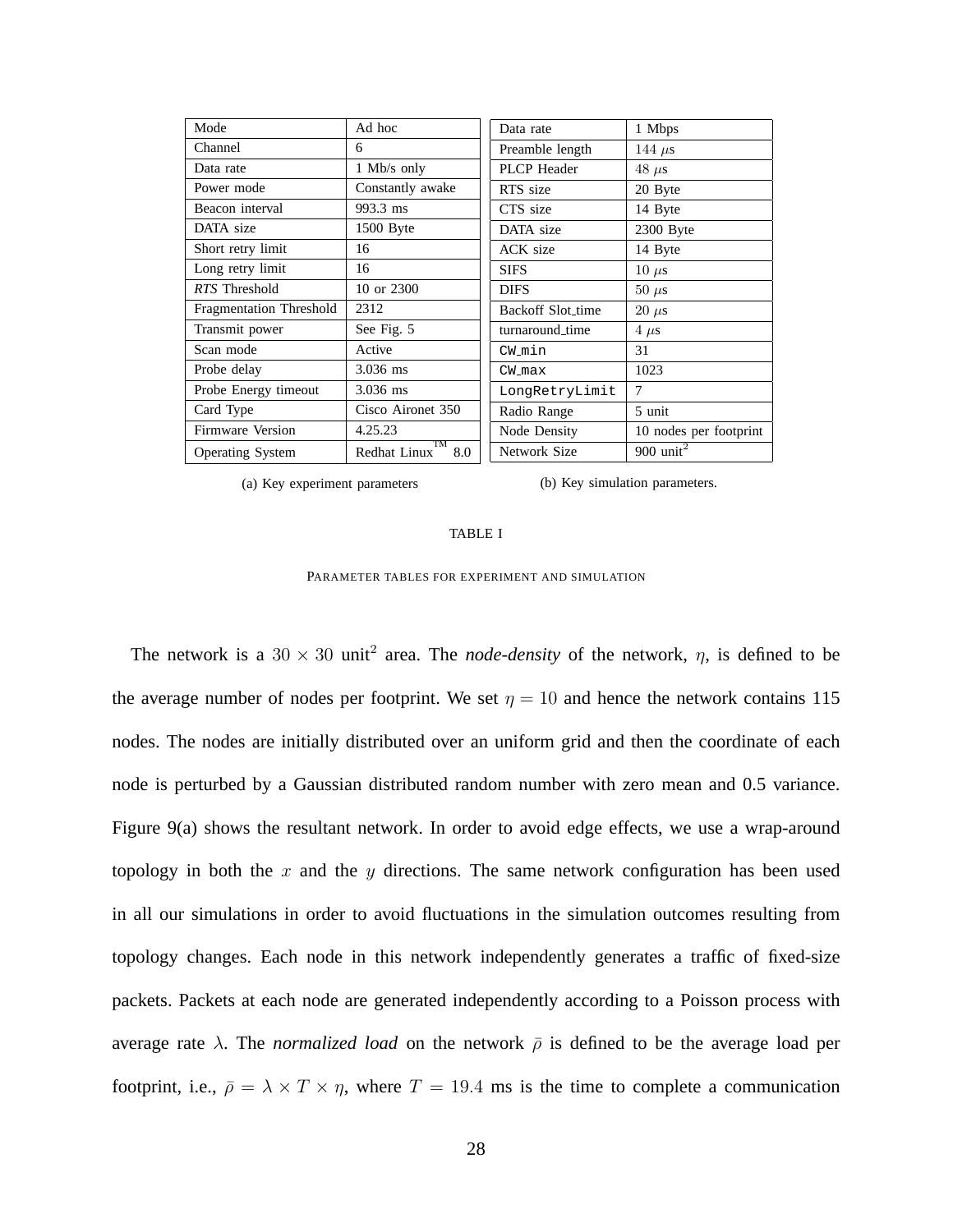between any two nodes (this includes the transmission time of the DATA and control packets as well as inter-frame spacings). For each new packet, one of the neighbors of the source node is selected at random (uniformly) to be the destination. In order to isolate the effects of routing mechanisms from medium access issues, the destination of each packet is only one hop away (as in [18]). Each node uses a single *First-In First-Out* (FIFO) queue of infinite size. Therefore, the simulation results are not affected by the issues of finite buffer size. However, if a packet transmission attempt fails for Max retransmission attempt (LongRetryLimit), then the packet is dropped. If the first packet in the queue cannot be transmitted, then all other packets in the queue must wait. For each value of  $\bar{\rho}$ , the simulation is run for a sufficient amount time so that the network generates 115, 000 packets on aggregate.

The simulator accurately follows the DSSS PHY specification of IEEE 802.11. The important parameters of the network used in the simulations are listed in Table I(b). In particular, the data rate is set to 1 Mbps and the size of *DATA* packets is fixed at 2300 bytes.

# *B. The Oracle Mode*

In order to evaluate the impact of masked nodes on network performance, the simulator uses two modes: the *real mode* and the *oracle mode*. In the real mode, the simulator simulates the network the way it actually performs. On the other hand, the oracle mode simulates the network as if masked nodes did not exist. In this mode, the *RTS* and *CTS* packets sent by a node are heard by all the nodes in its range. The oracle mode is implemented as follows: every *RTS* or *CTS* sent to a node is stored in a cache, even if the packet would have been destroyed in reality. This cache is called the *oracle cache*. Before a node initiates any transmission attempt, it consults its oracle cache. If the cache contains a *RTS* or *CTS* that prohibits the node to transmit, then the node defers its transmission. This way, the oracle mode avoids all the collisions of *DATA* and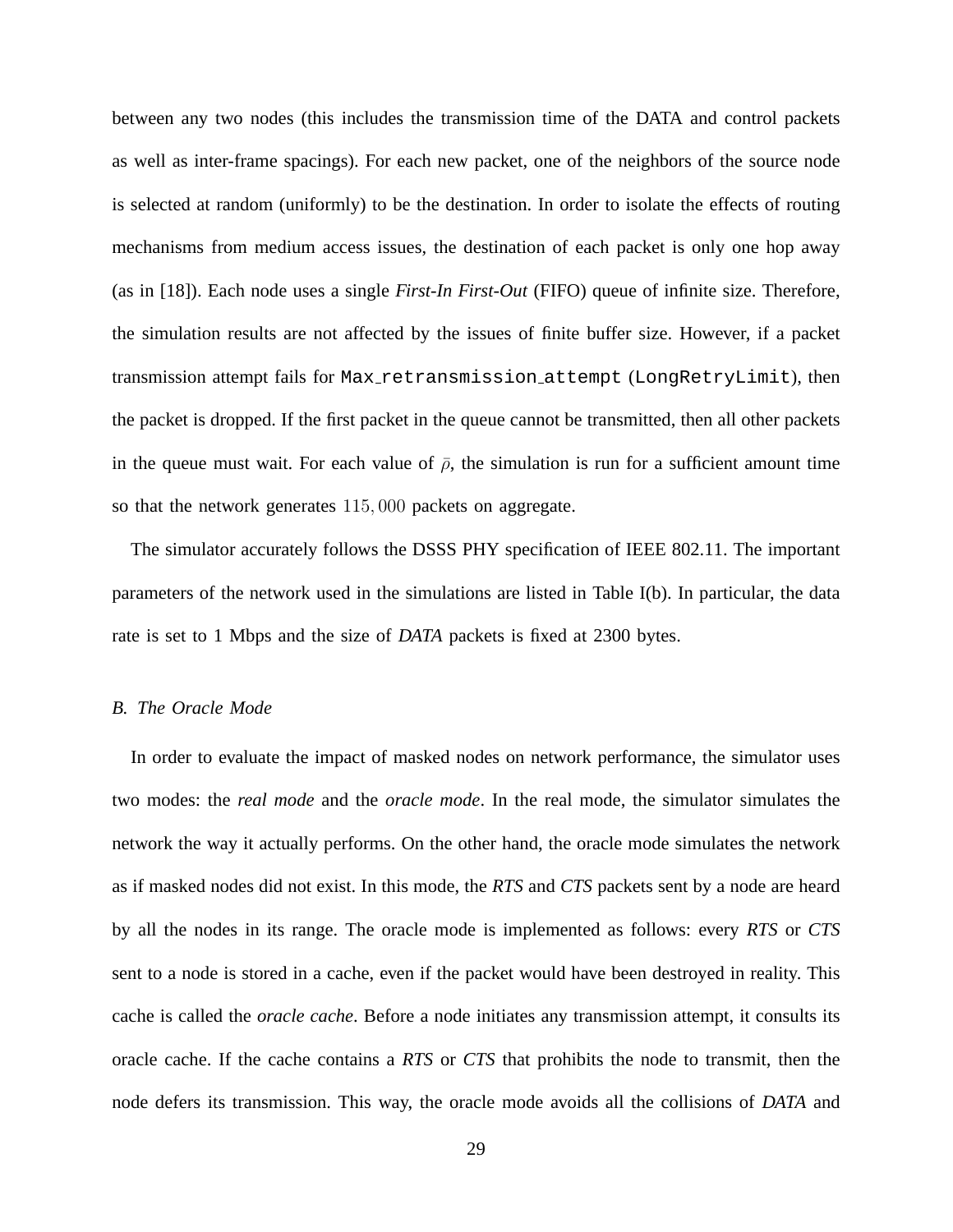

(a) The network used for the simulation. The circle represents the footprint of the node at the center of the circle.



Fig. 9. Simulation results

## *ACK* packets.

## *C. Simulation Results*

In this section we present our simulation results. We remind that the load  $\bar{\rho}$  is normalized both in time and area. Thus, for instance, if the normalized load is  $\bar{\rho} = 0.5$ , then each node generates about 2.5 packets per second on average.

*1) Collisions:* Figure 9(b) shows the fraction of *DATA* packet collisions. If there were no masked nodes in the network, then none of the packets would collide. This is indeed the case as shown by all-zero collisions in the oracle mode.

The correct situation, however, is depicted by the real mode. We observe, for example, that at load  $\bar{\rho} = 0.3$ , about 10% of the *DATA* packets will collide due to the presence of masked nodes. It is worth pointing out that our analysis and experiments show that the same fraction of packet collisions occurs in a small linear network at a per-node load of about  $\rho = 0.25$  (see Fig. 8).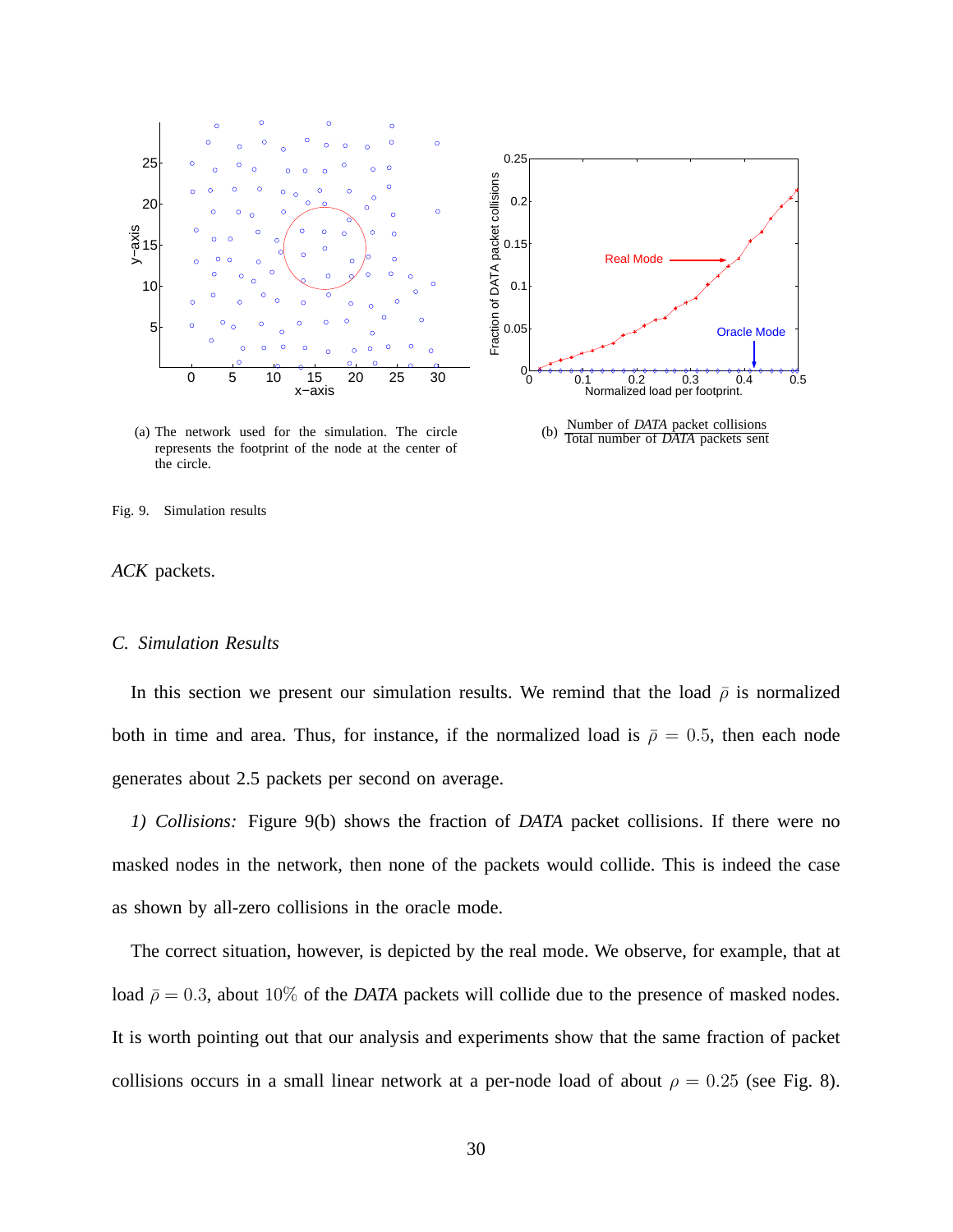

Fig. 10. Comparison between the oracle and the real modes

Thus, despite very different node topology and traffic patterns, the simple network analysis is indeed predictive of the behavior of larger networks.

*2) Delay:* One of the most important impact of *DATA* packet collisions is on the packet delivery time. Suppose a packet enters a transmission queue at time  $t_1$  and let the *ACK* for the packet be received successfully at time  $t_2$ . Then, the delivery time (or simply *delay*) for the packet is defined to be  $(t_2 - t_1)$ . Note that this represents the delay as perceived by the sending node. The delay calculation includes only successfully transmitted packets. If a collision occurs, the node backs off and then retransmits the packet. Retransmissions increase packet delivery time. Intuitively, we expect fewer retransmissions and smaller packet delivery time in the oracle mode.

Figure 10(a) plots the average delay versus the normalized load  $\bar{\rho}$ . The offset of about 20 ms at the bottom is due to the minimum time needed to consecutively exchange *RTS*, *CTS*, *DATA* and *ACK* packets. The simulation shows that for some values of traffic load, the average delay in the real mode can be as much as 100% higher than in the oracle mode. For example, at a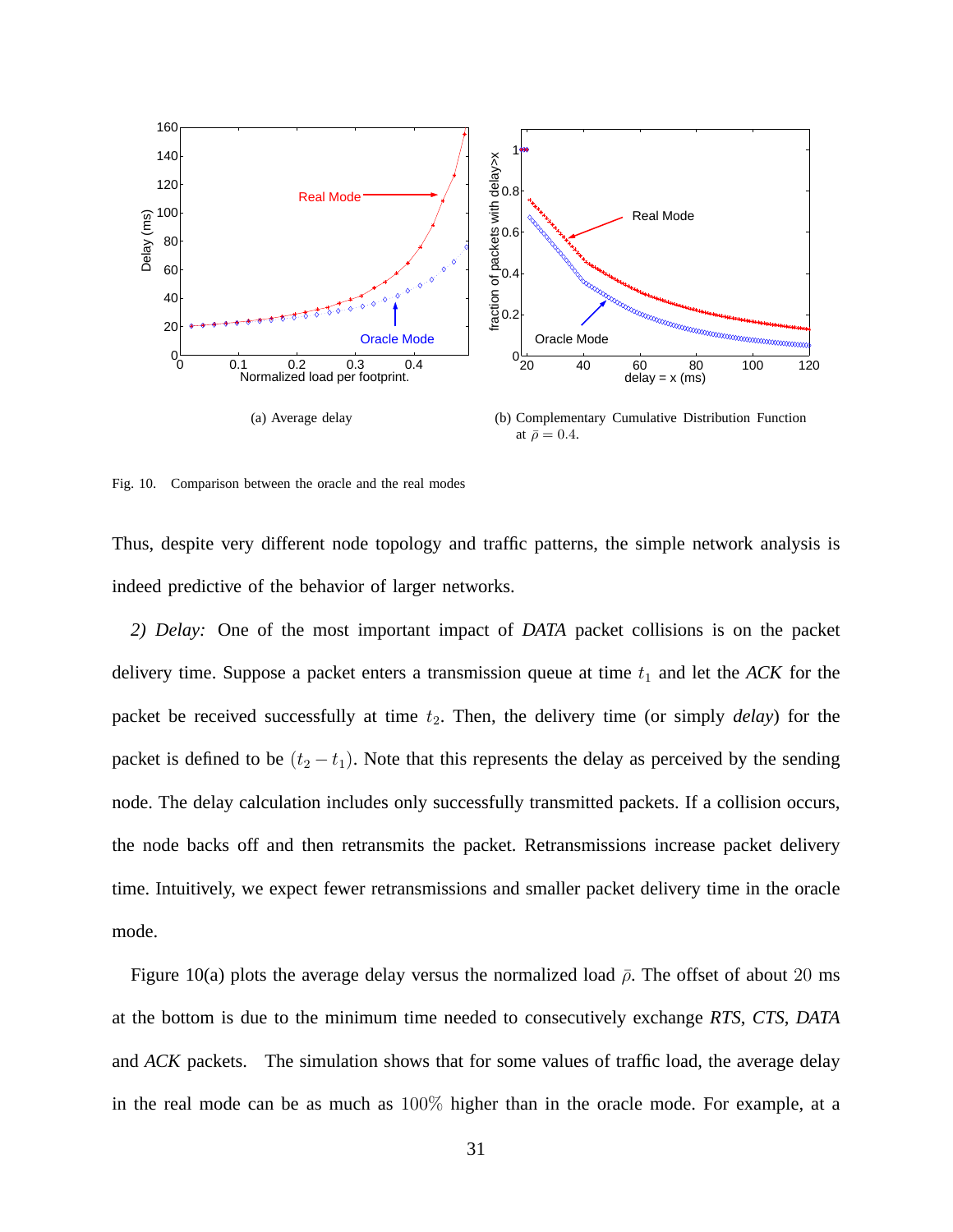

Fig. 11. Throughput, counting only packets delivered within a maximum delay bound. The four sets stand for a maximum delay bound of 20 ms, 40 ms, 100 ms and  $\infty$  respectively.

normalized load of 0.5, the average delay in the real mode is about 160 ms whereas in the oracle mode it is only 80 ms.

Figure 10(b) shows the complementary cumulative distribution function of the delay at  $\bar{\rho} = 0.4$ . The figure shows that the real mode performs worse than the oracle mode for all threshold values of delay. In particular, the fraction of packets arriving with delay exceeding 120 ms is about  $13\%$  in the real mode while it is only  $5\%$  in the oracle mode. Masked nodes may, thus, render a wireless network unsuitable for multimedia traffic. The discontinuity in each curve near 20 ms shows that about 25% (35%) of packets arrive with the minimum possible delay for the real (oracle) mode.

*3) Throughput:* Throughput corresponds to the average number of successful DATA packet transmissions per second. However, in several applications, a late packet is useless. This could be due to the nature of the application, e.g., multimedia applications, or because of the retransmissions triggered by excessive delays, such as in TCP. In order to take packet delivery time into consideration, we define  $Throughout(D_{max})$  to be the number of packets transmitted per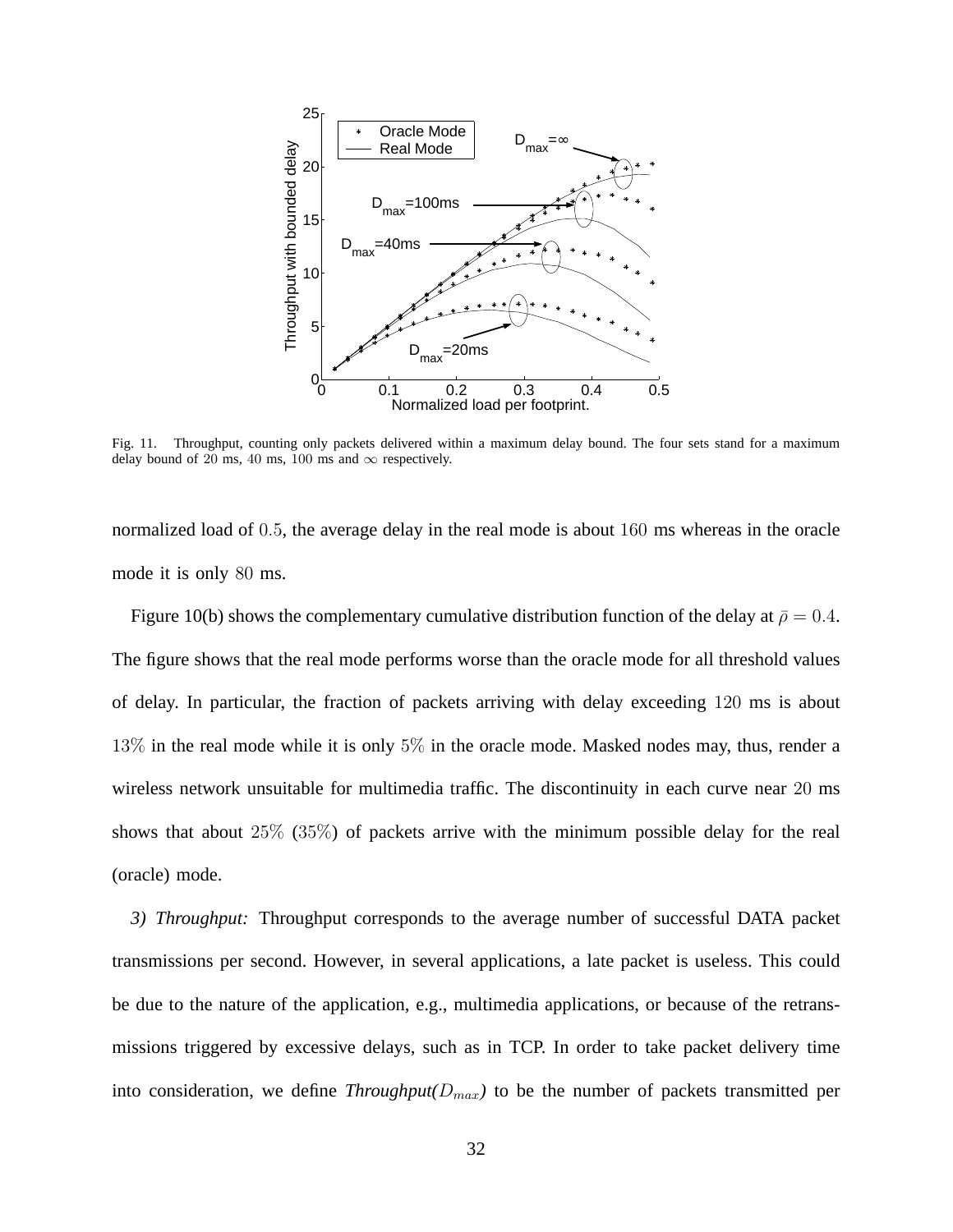second per footprint with delay smaller or equal to  $D_{max}$ . Every successful packet is counted in the calculation of *Throughput*( $\infty$ ).

Figure 11 shows the simulation results. The outcomes for *Throughput*( $D_{max}$ ) with  $D_{max}$  equal to 20 ms, 40 ms, 100 ms and  $\infty$  are plotted together. We observe a significant difference between the throughput obtained in the real and the oracle modes. For example, for  $D_{max} = 100$  ms and  $\bar{\rho}$  = 0.45, the oracle mode achieves a throughput about 40% higher. These results show that masked nodes may also significantly affect the throughput performance of wireless LANs.

# VI. CONCLUSION

In this paper, we have defined the masked node problem for wireless networks that rely on control packets, such as *RTS* and *CTS*, to avoid collisions. A node becomes masked when it is supposed to hear a packet, but cannot interpret it correctly due to other transmissions. We have shown that in an ad hoc network, a successful exchange of *RTS* and *CTS* is not sufficient to prevent *DATA* packet collisions, due to the presence of masked nodes. A masked node is, therefore, a "problematic node" in the same class as hidden nodes.

The impact of masked nodes on the performance of IEEE 802.11 ad hoc networks was thoroughly evaluated through real experiments, mathematical analysis, and simulations. The experiments clearly demonstrated that *RTS*/*CTS* exchanges fail to eliminate a significant number of packet collisions (about 10% to 15%), and that the presence of masked nodes is the major cause of the failure. We also derived a closed-form expression for the probability of collision, as a function of the traffic load. In the case of the masked node, this expression turned out to match very well the experimental data, over a wide range of traffic load values.

Since our analysis and experiments focused on a small (yet realistic) linear network topology, we have performed extensive simulations to also evaluate the impact of masked nodes on a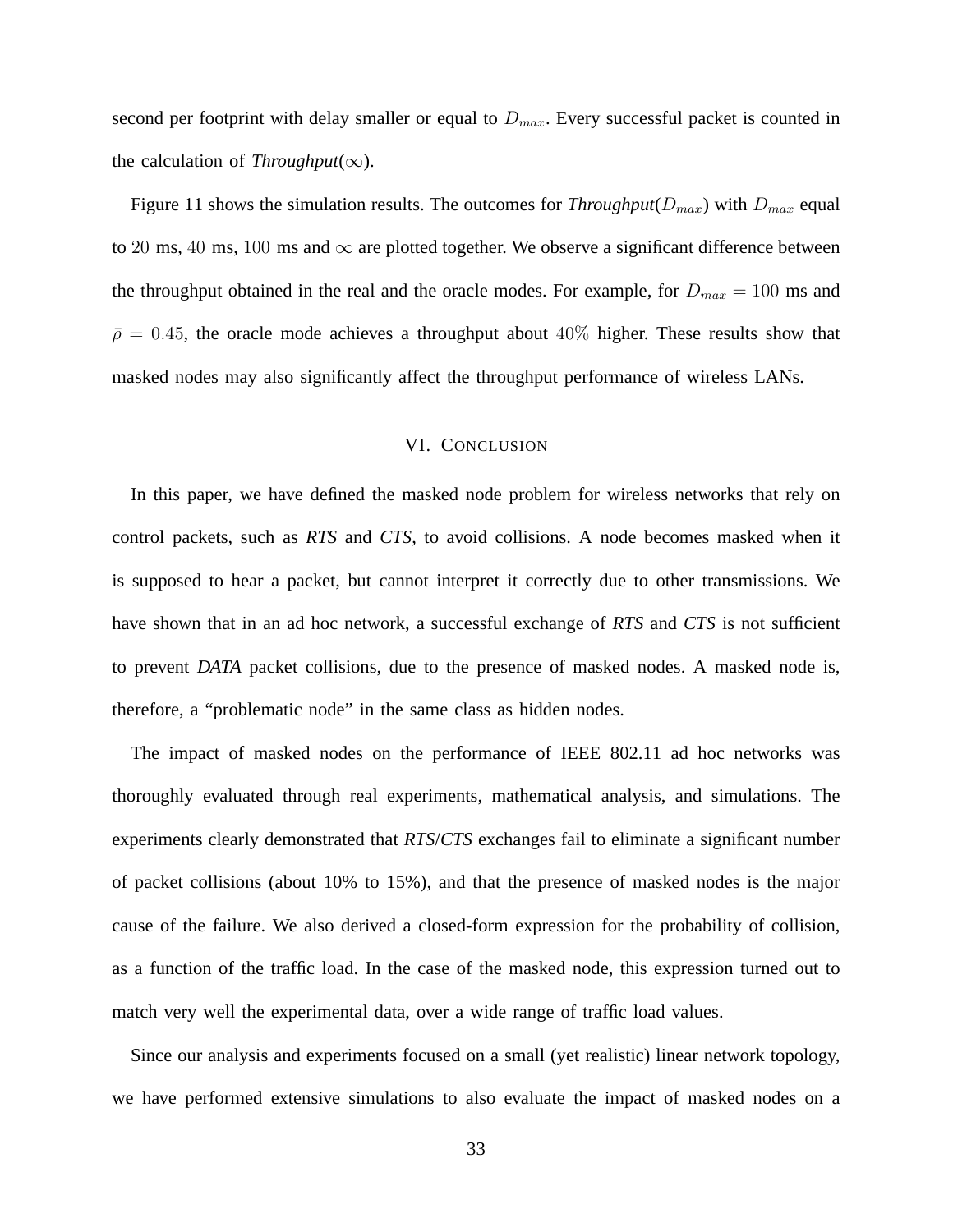large network. One of the key aspects of the simulation was the definition of an oracle-mode network, in which every node hears *every RTS* or *CTS* packet it is supposed to receive even if the packet collides in reality. Thus, the oracle mode simulates the network as if masked nodes did not exist. This approach allowed us to appropriately evaluate the impact of masked nodes on network performance. We observed that collisions due to masked nodes result in retransmissions and subsequent increases in packet delivery time. In particular, we showed that the average delay may increase by as much as 100%, when comparing the real mode to the oracle mode. The fraction of *DATA* packet collisions observed in the simulation was on the same order as that observed in our experiments and analysis of the small linear network. Thus, our analysis provides a good insight into the significance of the masked-node problem in general.

We conclude by noting that masked nodes arise in ad hoc networks as a consequence of the fact that the radio receivers cannot decode overlapping signals reliably. Multi-user detections may help in alleviating this problem significantly in the future [19]. However, at present, commercially used WLAN cards generally do not implement multiuser detection techniques. Thus, the issue of whether a comprehensive solution to this problem is achievable with currently used medium access schemes is an open research area.

### **REFERENCES**

- [1] Zygmunt J. Haas, Jing Deng, Ben Liang, Panagiotis Papadimitratos, and S. Sajama, "Wireless ad hoc networks," in *Encyclopedia of Telecommunications*, John G. Proakis, Ed. Wiley, 2002.
- [2] "ANSI/IEEE Std 802.11-1999 Wireless LAN Medium Access Control (MAC) and Physical Layer (PHY) Specifications," 1999.
- [3] Raphael Rom and Moshe Sidi, *Multiple Access Protocols: Performance and Analysis*, Springer Verlag, 1990.
- [4] Leonard Kleinrock and Fouad A. Tobagi, "Packet switching in radio channels: Part 1 Carrier Sense Multiple-Access modes and their throughput-delay characteristics," *IEEE Transactions on Communications*, vol. COM-23, no. 12, pp. 1400–1416, 1975.